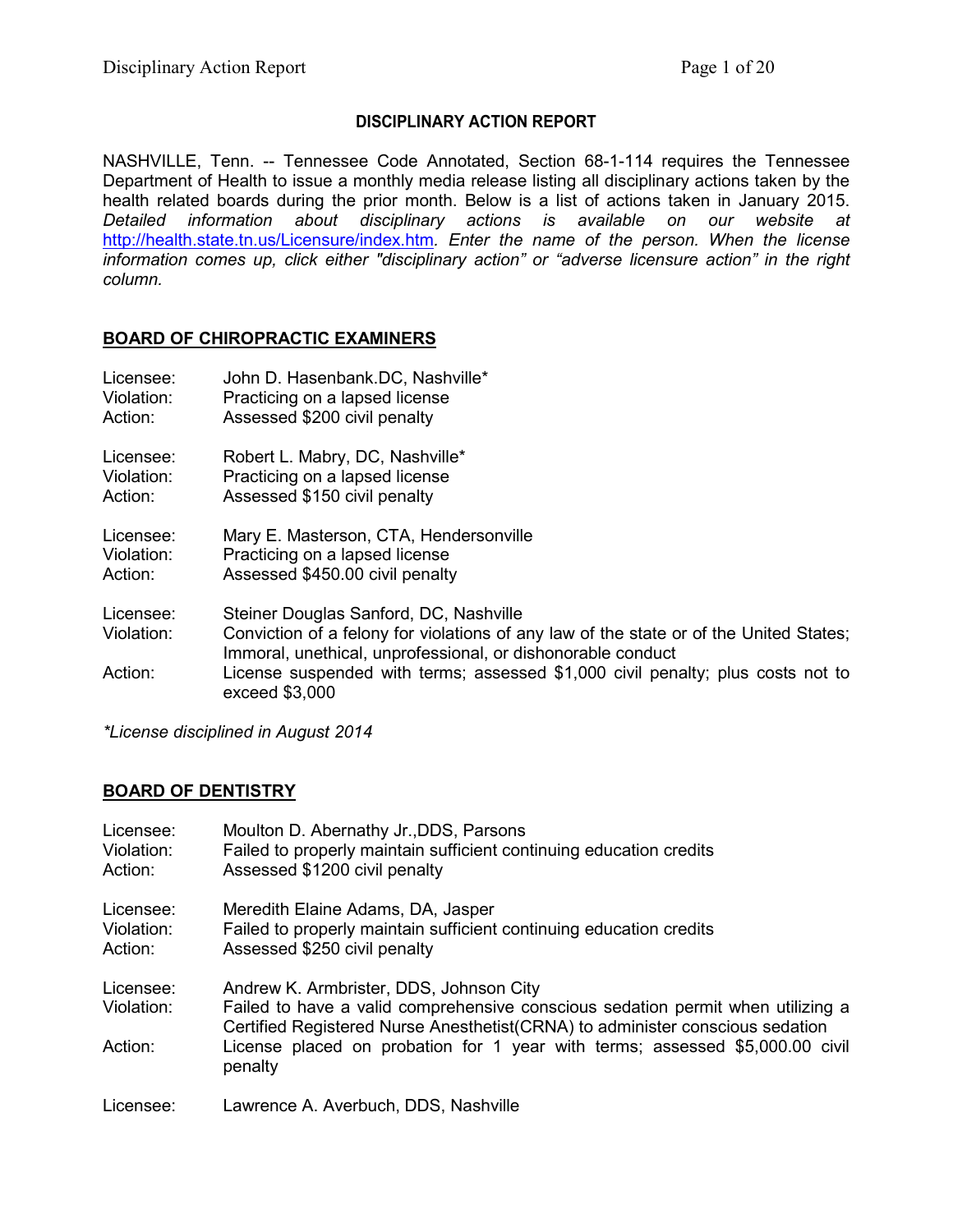| Violation:                         | Failed to properly maintain sufficient continuing education credits                                                                                                                                                                                                                                                                                                                                                                                                                                                                                                                                                                                                                                                                                                                                                      |
|------------------------------------|--------------------------------------------------------------------------------------------------------------------------------------------------------------------------------------------------------------------------------------------------------------------------------------------------------------------------------------------------------------------------------------------------------------------------------------------------------------------------------------------------------------------------------------------------------------------------------------------------------------------------------------------------------------------------------------------------------------------------------------------------------------------------------------------------------------------------|
| Action:                            | Assessed \$600 civil penalty                                                                                                                                                                                                                                                                                                                                                                                                                                                                                                                                                                                                                                                                                                                                                                                             |
| Licensee:                          | Jill M. Barcoft, DA, Barlett                                                                                                                                                                                                                                                                                                                                                                                                                                                                                                                                                                                                                                                                                                                                                                                             |
| Violation:                         | Practicing on lapsed license                                                                                                                                                                                                                                                                                                                                                                                                                                                                                                                                                                                                                                                                                                                                                                                             |
| Action:                            | Assessed \$250 civil penalty                                                                                                                                                                                                                                                                                                                                                                                                                                                                                                                                                                                                                                                                                                                                                                                             |
| Licensee:                          | Mary Ann Byrne, DA, Oak Ridge                                                                                                                                                                                                                                                                                                                                                                                                                                                                                                                                                                                                                                                                                                                                                                                            |
| Violation:                         | Failed to properly maintain sufficient number of continuing education credits                                                                                                                                                                                                                                                                                                                                                                                                                                                                                                                                                                                                                                                                                                                                            |
| Action:                            | Assessed \$300 civil penalty                                                                                                                                                                                                                                                                                                                                                                                                                                                                                                                                                                                                                                                                                                                                                                                             |
| Licensee:                          | Kristen Dawn Bailey, DA, Summertown                                                                                                                                                                                                                                                                                                                                                                                                                                                                                                                                                                                                                                                                                                                                                                                      |
| Violation:                         | Practicing on a lapsed license                                                                                                                                                                                                                                                                                                                                                                                                                                                                                                                                                                                                                                                                                                                                                                                           |
| Action:                            | Assessed \$100 civil penalty                                                                                                                                                                                                                                                                                                                                                                                                                                                                                                                                                                                                                                                                                                                                                                                             |
| Licensee:                          | Staurt Allen Caplan, DDS, Memphis                                                                                                                                                                                                                                                                                                                                                                                                                                                                                                                                                                                                                                                                                                                                                                                        |
| Violation:                         | Practicing on a lapse license                                                                                                                                                                                                                                                                                                                                                                                                                                                                                                                                                                                                                                                                                                                                                                                            |
| Action:                            | <b>Assessed \$400 Civil Penalty</b>                                                                                                                                                                                                                                                                                                                                                                                                                                                                                                                                                                                                                                                                                                                                                                                      |
| Licensee:                          | Teresa Gail Clanton, DA, Knoxville                                                                                                                                                                                                                                                                                                                                                                                                                                                                                                                                                                                                                                                                                                                                                                                       |
| Violation:                         | Failed to properly maintain sufficient continuing education credits                                                                                                                                                                                                                                                                                                                                                                                                                                                                                                                                                                                                                                                                                                                                                      |
| Action:                            | Assessed \$150 civil penalty                                                                                                                                                                                                                                                                                                                                                                                                                                                                                                                                                                                                                                                                                                                                                                                             |
| Licensee:<br>Violation:<br>Action: | Larry J. Cook, DDS, Mountain City<br>Disciplinary action against a person licensed to practice dentistry or dental hygiene<br>or registered to practice as a dental assistant by another state or territory of the<br>United States for any acts or omissions that would constitute grounds for discipline<br>of a person licensed or registered in this state<br>License placed on probation for 5 years                                                                                                                                                                                                                                                                                                                                                                                                                |
| Licensee:<br>Violation:<br>Action: | Daniel Cosby, DDS, Hixson<br>Failed to adhere to rules and/or statute regarding the practice of dentistry, as<br>follows: performed conscious sedation procedures in Tennessee without the<br>necessary permits to perform the procedures mentioned<br>License reprimanded; assessed \$800 civil penalty                                                                                                                                                                                                                                                                                                                                                                                                                                                                                                                 |
| Licensee:                          | Johnna Whitney Creekmore, RDH, Cleveland                                                                                                                                                                                                                                                                                                                                                                                                                                                                                                                                                                                                                                                                                                                                                                                 |
| Violation:                         | Failed to properly maintain sufficient continuing education credits                                                                                                                                                                                                                                                                                                                                                                                                                                                                                                                                                                                                                                                                                                                                                      |
| Action:                            | Assessed \$250 civil penalty                                                                                                                                                                                                                                                                                                                                                                                                                                                                                                                                                                                                                                                                                                                                                                                             |
| Licensee:<br>Violation:<br>Action: | Charles G. Davidson, DDS, Athens<br>Conducting the practice of dentistry so as to permit directly or indirectly an<br>unlicensed person to perform services or work that under the provisions of this<br>chapter can be done legally only by persons licensed to practice dentistry or dental<br>hygiene or as a registered dental assistant; the Board may revoke or suspend the<br>license of, assess a civil penalty for each separate violation against or otherwise<br>lawfully discipline any dentist who permits any licensed and registered dental<br>hygienist, registered dental assistant and/or practical dental assistant operating<br>under that dentist's supervision to perform any acts of services other than those<br>authorized by this chapter<br>License reprimanded; assessed \$500 civil penalty |
|                                    |                                                                                                                                                                                                                                                                                                                                                                                                                                                                                                                                                                                                                                                                                                                                                                                                                          |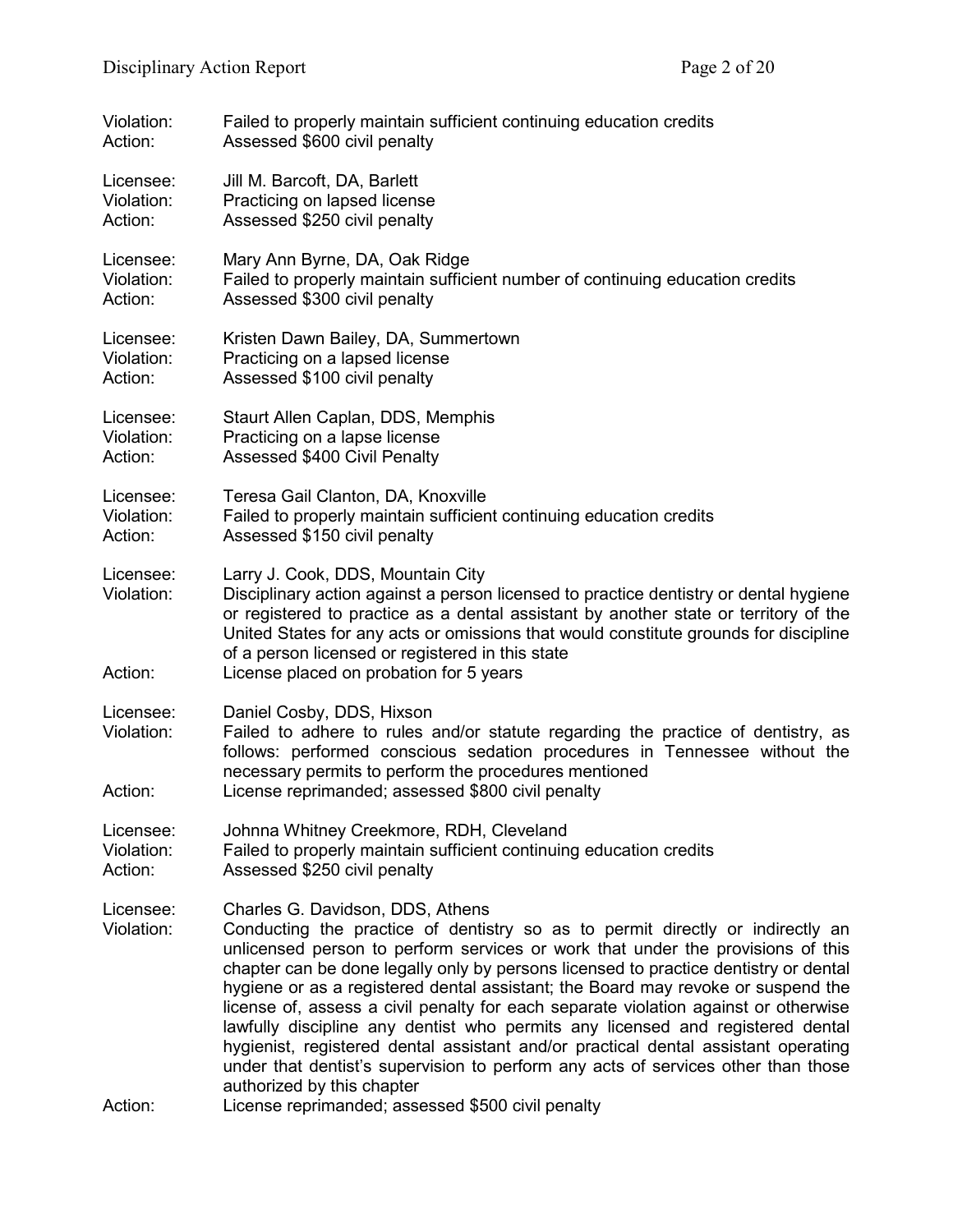| Licensee:<br>Violation:<br>Action: | Angela M. Davies, RDH, Cleveland<br>Violated or attempted violation, directly or indirectly, or assisting in or abetting the<br>violation of, or conspiring to violate, any provision of this chapter or any lawful<br>order of the board issued pursuant thereto or any criminal statute of the state of<br><b>Tennessee</b><br>License revoked |
|------------------------------------|--------------------------------------------------------------------------------------------------------------------------------------------------------------------------------------------------------------------------------------------------------------------------------------------------------------------------------------------------|
| Licensee:                          | Heather Demastus, RDH, Franklin                                                                                                                                                                                                                                                                                                                  |
| Violation:                         | Practicing on a lapsed license                                                                                                                                                                                                                                                                                                                   |
| Action:                            | Assessed \$375 civil penalty                                                                                                                                                                                                                                                                                                                     |
| Licensee:                          | Brenda Lyle Fowler, DDS, Germantown                                                                                                                                                                                                                                                                                                              |
| Violation:                         | Failed to properly maintain sufficient number of continuing education credits                                                                                                                                                                                                                                                                    |
| Action:                            | Assessed \$600 civil penalty                                                                                                                                                                                                                                                                                                                     |
| Licensee:                          | Armina Victoria Francisco, RDH, Menifee, CA                                                                                                                                                                                                                                                                                                      |
| Violation:                         | Failed to properly maintain sufficient number of continuing education credits                                                                                                                                                                                                                                                                    |
| Action:                            | Assessed \$300 civil penalty                                                                                                                                                                                                                                                                                                                     |
| Licensee:                          | Betty Ann-Marie Mille-Handley, DA, Huntingdon                                                                                                                                                                                                                                                                                                    |
| Violation:                         | Practicing on a lapsed license                                                                                                                                                                                                                                                                                                                   |
| Action:                            | Assessed \$250 civil penalty                                                                                                                                                                                                                                                                                                                     |
| Licensee:                          | Sherrie Lynn Hires, RDH, Millington                                                                                                                                                                                                                                                                                                              |
| Violation:                         | Failed to properly maintain sufficient number of continuing education credits                                                                                                                                                                                                                                                                    |
| Action:                            | Assessed \$300 civil penalty                                                                                                                                                                                                                                                                                                                     |
| Licensee:                          | Cindy Kail, RDH, Olive Branch, MS                                                                                                                                                                                                                                                                                                                |
| Violation:                         | Practicing on a lapsed license                                                                                                                                                                                                                                                                                                                   |
| Action:                            | Assessed \$675 civil penalty                                                                                                                                                                                                                                                                                                                     |
| Licensee:                          | Ann Marie Klopfer, DA, Knoxville                                                                                                                                                                                                                                                                                                                 |
| Violation:                         | Failed to properly maintain sufficient number of continuing education credits                                                                                                                                                                                                                                                                    |
| Action:                            | Assessed \$150 civil penalty                                                                                                                                                                                                                                                                                                                     |
| Licensee:                          | Erica Pearson Krag, RDH, Collierville                                                                                                                                                                                                                                                                                                            |
| Violation:                         | Practicing on a lapsed license                                                                                                                                                                                                                                                                                                                   |
| Action:                            | Assessed \$75 civil penalty                                                                                                                                                                                                                                                                                                                      |
| Licensee:                          | Rebecca A. McCartney, RDH, Crossville                                                                                                                                                                                                                                                                                                            |
| Violation:                         | Practicing on a lapsed license                                                                                                                                                                                                                                                                                                                   |
| Action:                            | Assessed \$1,350 civil penalty                                                                                                                                                                                                                                                                                                                   |
| Licensee:                          | Michelle Meadows, DA, Kingston                                                                                                                                                                                                                                                                                                                   |
| Violation:                         | Failed to properly maintain sufficient number of continuing education credits                                                                                                                                                                                                                                                                    |
| Action:                            | Assessed \$150 civil penalty                                                                                                                                                                                                                                                                                                                     |
| Licensee:                          | Melvin G. Mitchell, DDS, Portland                                                                                                                                                                                                                                                                                                                |
| Violation:                         | Failed to properly maintain sufficient continuing education credits                                                                                                                                                                                                                                                                              |
| Action:                            | Assessed \$600 civil penalty                                                                                                                                                                                                                                                                                                                     |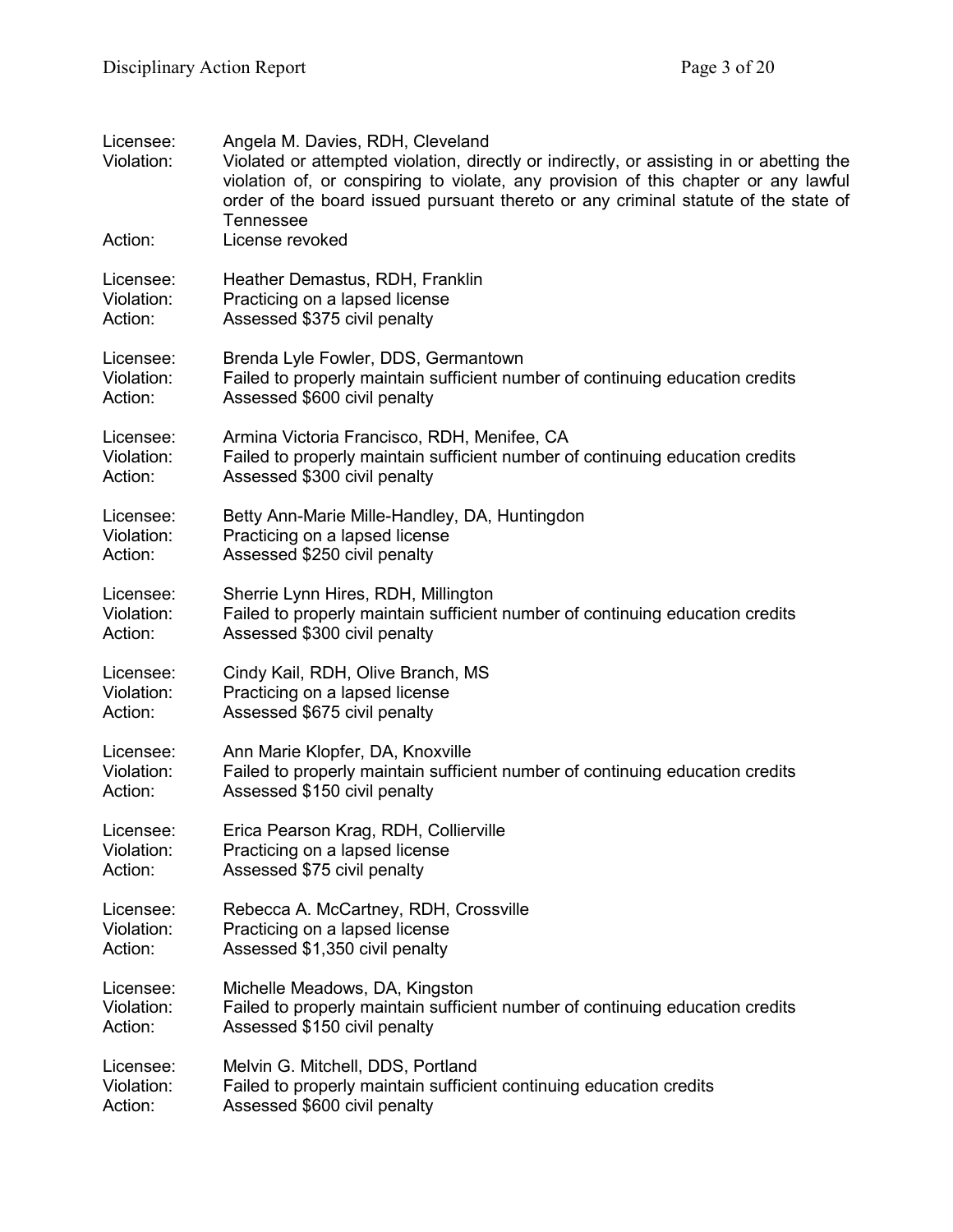| Licensee:<br>Violation:<br>Action: | Patricia A. McCoy, DDS, Knoxville<br>Failed to properly maintain sufficient number of continuing education credits<br>Assessed \$600 civil penalty                                                                                                                                                                                                                                                                                                                                                   |
|------------------------------------|------------------------------------------------------------------------------------------------------------------------------------------------------------------------------------------------------------------------------------------------------------------------------------------------------------------------------------------------------------------------------------------------------------------------------------------------------------------------------------------------------|
| Licensee:<br>Violation:<br>Action: | Amber Lynn Monaghan, RDH, Fayetteville<br>Failed to properly maintain sufficient number of continuing education credits<br>Assessed \$300 civil penalty                                                                                                                                                                                                                                                                                                                                              |
| Licensee:<br>Violation:<br>Action: | Nicole O Perry, RDA, Flinstone, GA<br>Any dentist, dental hygienist, or dental assistant who falsely attests to attendance<br>and completion of required hours of continuing education and/or CPR training<br>requirement may be subject to disciplinary action; any dentist, dental hygienist, or<br>dental assistant who fails to obtain the required continuing education hours and/or<br>CPR training may be subject to disciplinary action<br>License reprimanded; assessed \$100 civil penalty |
| Licensee:<br>Violation:<br>Action: | William C. Pigford, DDS, Knoxville<br>Conducting the practice of dentistry so as to permit directly or indirectly an<br>unlicensed person to perform services or work that under the provisions of this<br>chapter can be done legally only by persons licensed to practice dentistry or dental<br>hygiene or as a registered dental assistant<br>License reprimanded; assessed \$1,000 civil penalty                                                                                                |
| Licensee:<br>Violation:<br>Action: | Ronda Poland, RDH, Kingsport<br>Violated or attempted violation, directly or indirectly, or assisting in or abetting the<br>violation of, or conspiring to violate, any provision of this chapter or any lawful<br>order of the board issued pursuant thereto or any criminal statute of the state of<br><b>Tennessee</b><br>License suspended                                                                                                                                                       |
| Licensee:<br>Violation:<br>Action: | Manish Rana, DDS, Monterey<br>Failed to adhere to rules and/or statute in regards to having present and readily<br>available equipment and drugs on a list available from the Board and currently<br>indicated for treatment for emergency conditions; failed to possess a cardiac<br>defibrillator                                                                                                                                                                                                  |
| Licensee:<br>Violation:<br>Action: | License placed on probation for two years; assessed \$1,000.00 civil penalty<br>Cheryl D. Reese, DDS, Covington<br>Failed to properly maintain sufficient continuing education credits<br>Assessed \$600 civil penalty                                                                                                                                                                                                                                                                               |
| Licensee:<br>Violation:<br>Action: | Elizabeth Anne Thacker, DA, Bartlett<br>Failed to properly maintain sufficient number of continuing education credits<br>Assessed \$150 civil penalty                                                                                                                                                                                                                                                                                                                                                |
| Licensee:<br>Violation:<br>Action: | Michael R. Tittle, DDS, Erwin<br>Failed to properly maintain sufficient number of continuing education credits<br>Assessed \$600 civil penalty                                                                                                                                                                                                                                                                                                                                                       |
| Licensee:                          | Tonya Simpson Totty, DA, Memphis                                                                                                                                                                                                                                                                                                                                                                                                                                                                     |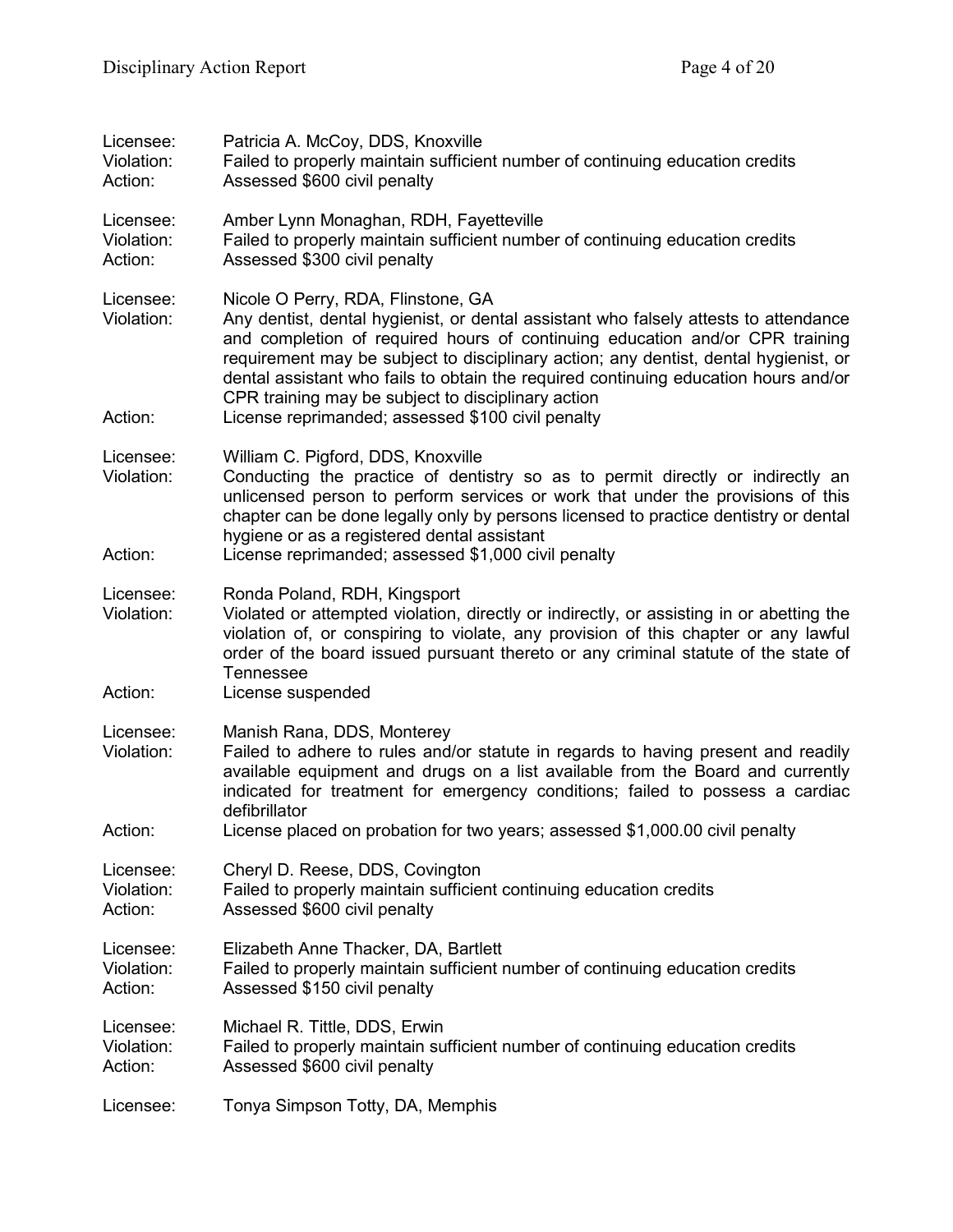| Violation:<br>Action:              | Practicing on a lapsed license<br>Assessed \$300 civil penalty                                                                                                                                                                                                                                                                                                                                                                                                                                                                                                                                                                                                                                    |
|------------------------------------|---------------------------------------------------------------------------------------------------------------------------------------------------------------------------------------------------------------------------------------------------------------------------------------------------------------------------------------------------------------------------------------------------------------------------------------------------------------------------------------------------------------------------------------------------------------------------------------------------------------------------------------------------------------------------------------------------|
| Licensee:<br>Violation:<br>Action: | Alicia S. Walker, RDH, Maryville<br>Failed to properly maintain sufficient number of continuing education credits<br>Assessed \$300 civil penalty                                                                                                                                                                                                                                                                                                                                                                                                                                                                                                                                                 |
| Licensee:<br>Violation:<br>Action: | Michelle E. Ward, DDS, Bartlett<br>Unprofessional, dishonorable, or unethical conduct<br>License placed on probation for 18 months with terms; assessed \$3,000 civil<br>penalty                                                                                                                                                                                                                                                                                                                                                                                                                                                                                                                  |
| Licensee:<br>Violation:<br>Action: | Mary Warren, RDA, Knoxville<br>Failed to adhere to rules and/or statute regarding the practice of a dental assistant;<br>as follows: to practice as a dental assistant beyond the scope of a practical dental<br>assistant a person must possess a lawfully issued registration from the Board; all<br>dental assistants issued registrations by the Board must renew those registrations<br>to be able to legally continue to practice; dental assistants are not permitted to<br>perform exposed radiographs prior to registration and without certification as<br>required by Rule 0460-04.11 and Rule 0460-04-.08(2)<br>License placed on probation for 5 years; assessed \$650 civil penalty |
| Licensee:<br>Violation:<br>Action: | Clemith Lee Washington, DA, Memphis<br>Failed to properly maintain sufficient continuing education credits<br>Assessed \$150 civil penalty                                                                                                                                                                                                                                                                                                                                                                                                                                                                                                                                                        |
| Licensee:<br>Violation:            | Kenneth M Wiggins, DDS, Bossier City, LA<br>Conviction of a felony, conviction of any offense under state or federal drug laws<br>or conviction of any offense involving moral turpitude                                                                                                                                                                                                                                                                                                                                                                                                                                                                                                          |
| Action:                            | Licensed suspended for 7 years. Must petition the Board and personally appear<br>before the Board to have suspension lifted to probation for a period of 3 years                                                                                                                                                                                                                                                                                                                                                                                                                                                                                                                                  |

## **BOARD OF DISPENSING OPTICIANS**

Licensee: Sandra Lea Crimmins, DPO, Collierville

- Violation: Fraud in procuring a license; Immoral, unprofessional, or dishonorable conduct; being a party to or aiding and abetting the violation of these regulations or the laws of the State of Tennessee regulating the practice of dispensing opticianry; the intentional or negligent use of any false, fraudulent, or forged statement, writing or document, or the use of any fraudulent, deceitful, dishonest, or immoral practice in connection with any of the licensing requirements; failing to directly supervise and control an "apprentice dispensing optician" or "student dispensing optician" in performing any of the services which an apprentice or student is allowed to do under the provisions of TCA§ 63-14-103, et. seq.; procuring or attempting to procure state licensure for any other person by making or causing to be made, any false misrepresentation, fraud or deception; engaging in fraud, deception, misrepresentation, false promise or false pretense in the practice of opticianry; fraudulently altering patient/ customer records
- Action: Licensed suspended for 1 year; assessed \$1,000 civil penalty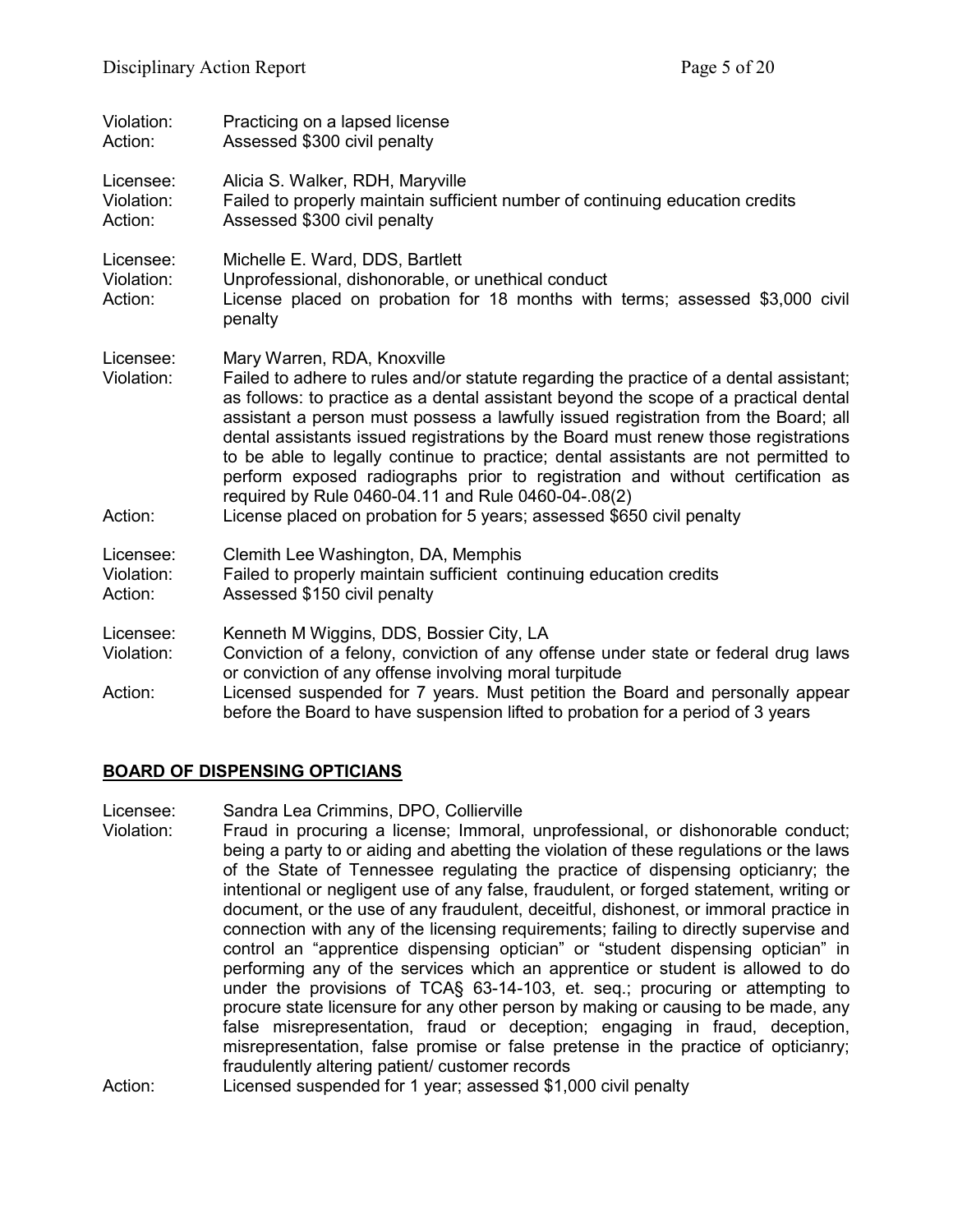Licensee: Jan Forrester, Apprentice, Oakland

- Violation: Failed to adhere to rules and/or statute regarding the practice of any apprentice dispensing optician, as follows: it is lawful for any apprentice dispensing optician or student optician to perform any of the services or do any of the acts included in the definition of dispensing optician contained in this chapter; provided, that such apprentice dispensing optician or student dispensing optician does so under the direct supervision, direction and control of a dispensing optician, optometrist or ophthalmologist licensed by the state of Tennessee or the equivalent amount of time under the supervision of such licensed professionals of another state that has dispensing opticianry licensure criteria at least as strict as Tennessee and practicing in strict accordance with all of the terms and provisions of this chapter; and provided further, that a license dispensing optician inspects the finished glasses and fits them to the face of the patient; any person who practices as a dispensing optician as defined in this chapter without first complying with the provisions of this chapter or who violates any of the provisions of this chapter commits a Class B misdemeanor; Dispensing Optician is one of the healing arts, and as such the practice of which is restricted to those persons credentialed by the board.; persons engaging in the practice of dispensing optician without being licensed or expressly exempted by the laws in violation of division law; the intentional or negligent use of any false, fraudulent, or forged statement, writing or document, or the use of any fraudulent, deceitful, dishonest, or immoral practice in connection with any of the licensing requirements
- Action: Assessed \$1,000 civil penalty; and if applies for licensure must appear before the Board to explain the circumstances surrounding this Consent Order

# **BOARD OF MASSAGE LICENSURE**

Licensee: Tammy Hammond, LMT, Mount Juliet

- Violation: Criminal Conviction
- Action: Granted conditional license; must obtain and maintain advocacy of the Board's approved impaired practitioner for a period of 6 months from the date applicant signs letter; and applicant shall follow all recommendations of the Board's impaired practitioner program during that period

Licensee: Tai Ji Massage, establishment, Nashville

Violation: Practicing without a license

Action: Assessed \$700 civil penalty

Licensee: Therapeutic Kneads, LLC, establishment, Nashville

**Criminal Conviction** 

Action: Granted conditional license; must obtain and maintain advocacy of the Board's approved impaired practitioner for a period of 6 months from the date applicant signs letter; and applicant shall follow all recommendations of the Board's impaired practitioner program during that period

# **BOARD OF MEDICAL EXAMINERS**

Licensee: Raymond Brown, MD, Cleveland<br>Violation: Unprofessional, dishonorable. or Unprofessional, dishonorable, or unethical conduct; making false statements or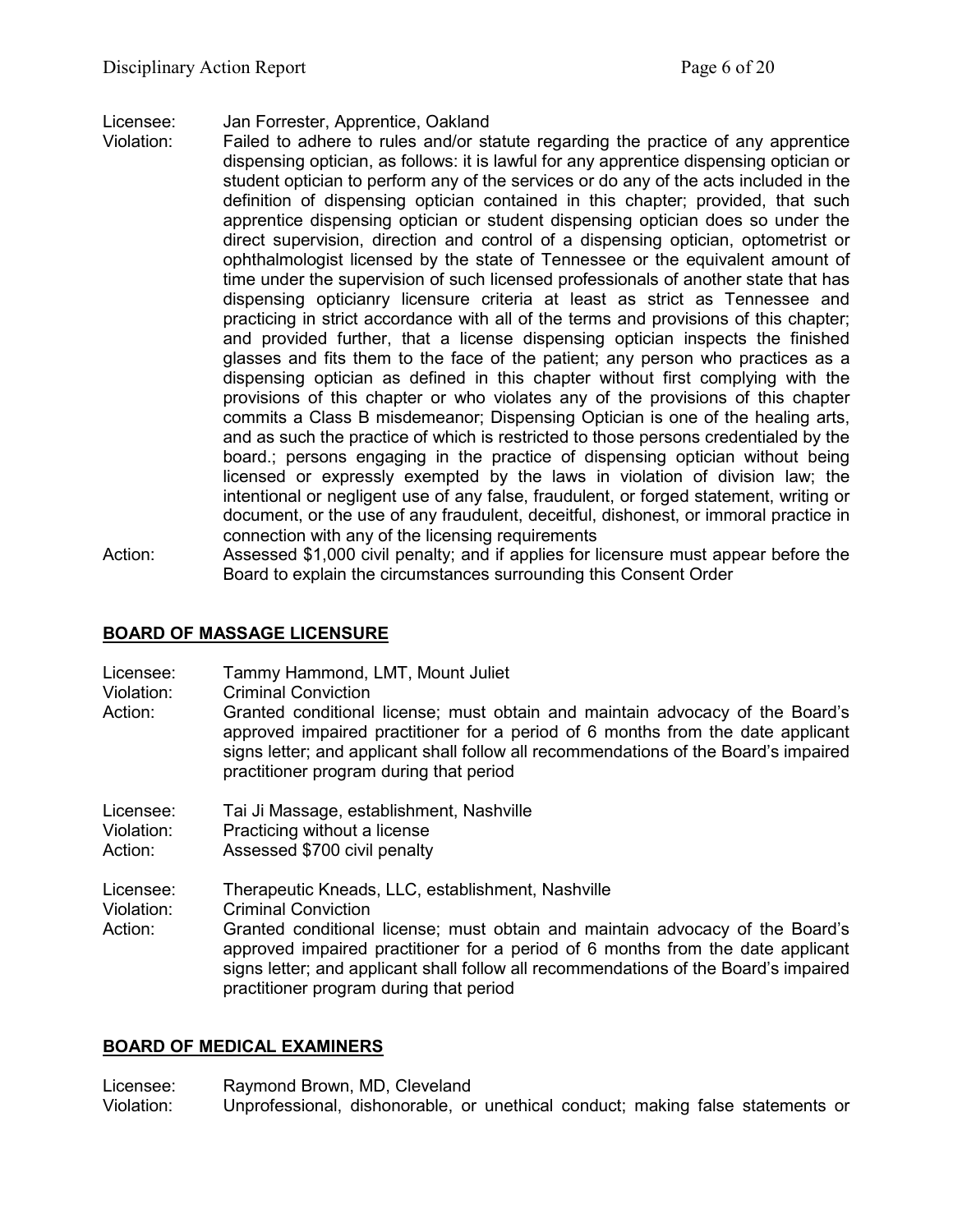representations, being guilty of fraud or deceit in obtaining admission to practice or being guilty of fraud or deceit in the practice of medicine; Conviction of a felony, conviction of any offense under state or federal laws relative to drugs or the practice of medicine, conviction of any offense involving moral turpitude or conviction of any offense for which the person is required to register as a sexual offender or violent offender pursuant to title 40, chapter, 39, part 2; making or signing in one's professional capacity any certificate that is known to be false at the time one makes or signs such certificate; dispensing, prescribing or otherwise dispensing any controlled substance or any other drug not in the course of professional practice; dispensing, prescribing or otherwise distributing any controlled substance, controlled substance analogue or other drug to any person in violation of any law of the state or of the United States; an offense that constitutes a felony; a violation of this part, or a rule adopted under this part, is grounds for disciplinary action against a practitioner providing services at a pain management clinic certified under this part by the board which licensed that practitioner

Action: License voluntarily surrendered effective January 31, 2015; Bradley PM&R, certificate number #43 certificate voluntarily surrendered; assessed case costs not to exceed \$500

Licensee: Augusto Chiriboga, MD, McAllen, TX

- Violation: Disciplinary action against a person licensed to practice medicine by another state or territory of the United States for any or omissions that would constitute grounds for discipline of a person licensed in this state; to wit: disciplinary action taken by the Louisiana State Board of Medical Examiners
- Action: License reprimanded; plus costs not to exceed \$1,000

Licensee: Fred T. Grogan, MD, Germantown

- Violation: Failed to adhere to rules and/or statute regarding supervising physicians; as follows: the supervising physician must be "on-site" at least 4 times per week; the supervising physician must compile protocols to be used by the supervisee; the supervising physician must update the protocols at least annually; the supervising physician must have a copy of the protocols on-site and must be produced upon demand if requested by the appropriate authorities; the supervising physician must be available at all times for communication and consultation; the supervising physician must sign all medical charts, after proper review, within 7 days
- Action: License reprimanded and permanently retired. Must voluntarily surrender all DEA registrations to prescribe or dispense controlled substances

Licensee: Charles M. Howe, MD, Jasper<br>Violation: Unprofessional. dishonorable

Unprofessional, dishonorable or unethical conduct; conviction of a felony, conviction of any offense under state or federal laws relative to drugs or the practice of medicine, conviction of any offense involving moral turpitude; dispensing, prescribing or otherwise distributing any controlled substance or other drug to any person in violation of any law of the state or of the United States Action: License revoked with costs not to exceed \$1,000

Licensee: Michelle Hughes, MXRT, Bristol,VA

Violation: Failed to pay student loan

Action: License suspended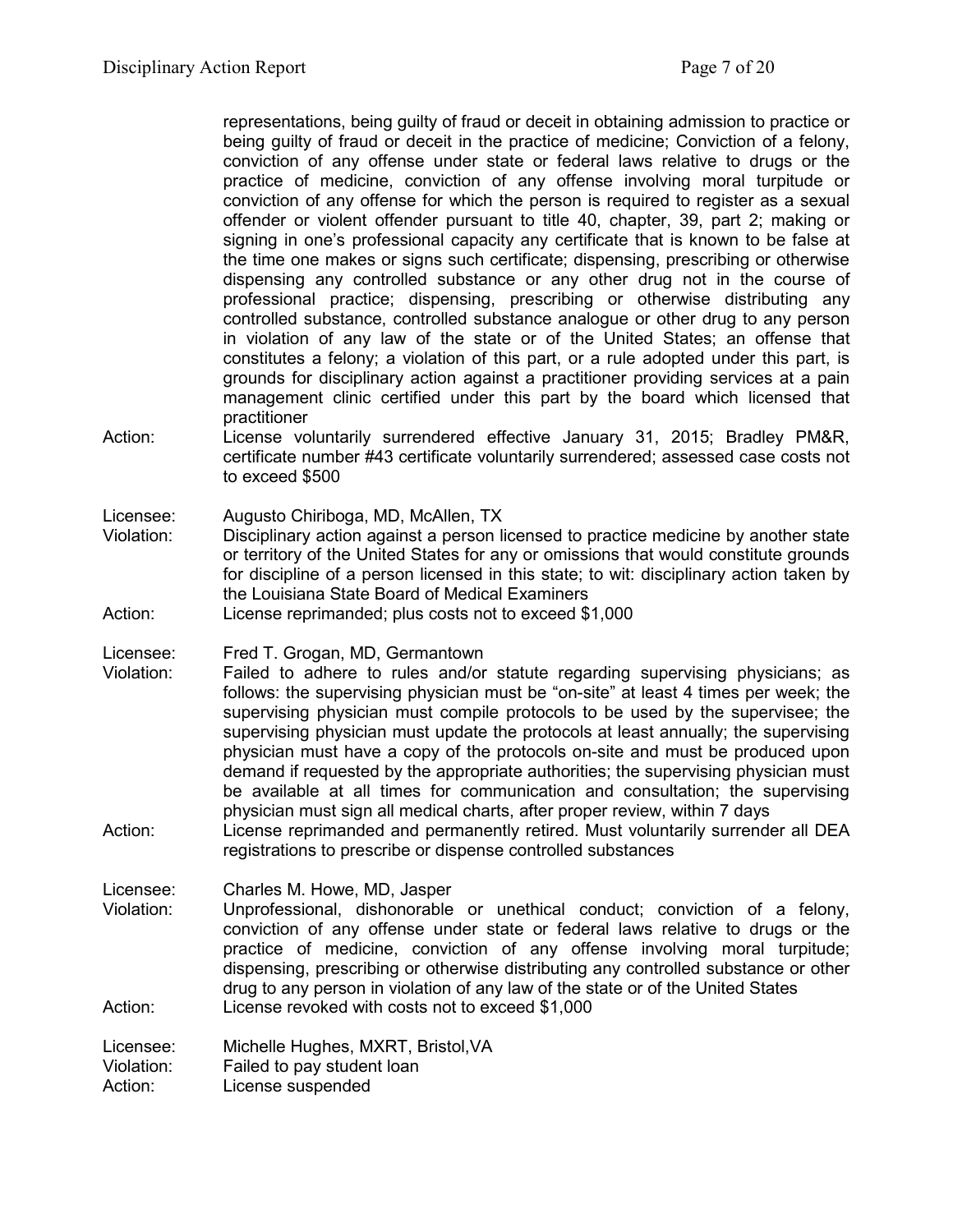Licensee: Joshua Kadetz, MD, Hopkinsville, KY

- Violation: Disciplinary action against a person licensed to practice medicine by another state or territory of the United States for any acts or omissions that would constitute grounds for discipline of a person licensed in this state; Unprofessional, dishonorable, or unethical conduct; habitual intoxication or personal misuse of any drug or the use of intoxicating liquors, narcotics, controlled substances, controlled substance analogues or other drugs or stimulants in such manner as to adversely affect the person's ability to practice medicine; engaging in the practice of medicine when mentally or physically unable to safely do so
- Action: License suspended with terms; plus costs not to exceed \$1,000

Licensee: Thomas C. Lepsch, MD, Kingsport

- Violation: Unprofessional, dishonorable, or unethical conduct; Dispensing, prescribing or otherwise distributing any controlled substance or any other drug not in the course of professional practice, or not in good faith to relieve pain and suffering, or not to cure an ailment, physical infirmity or disease, or in amounts and/or for durations not medically necessary, advisable or justified for a diagnosed condition; dispensing, prescribing or otherwise distributing any controlled substance, controlled substance analogue or other drug to any person in violation of any law of the state or of the United States; prescribing, ordering, administering, or dispensing dangerous drugs or controlled substances for pain will be considered to be a legitimate medical purpose if based upon accepted scientific knowledge of the treatment of pain, and if prescribed, ordered, administered, or dispensed in compliance with the following guidelines were appropriate and as is necessary to meet the following needs of the patient; failed to adhere to rules and/or statute regarding a physician to prescribe or dispense any drug to any individual, whether in person or by electronic means or over the internet or telephone lines, unless the physician, or his/or licensed supervisee pursuant to appropriate protocols or medical orders, has first done and appropriately documented, for the person to whom a prescription is to be issued or drugs dispensed, as follows: performed an appropriate history and physical examination; and made a diagnosis based upon the examinations and all diagnostic and laboratory tests consistent with good medical care; and formulated a therapeutic plan, and discussed it, along with the bases for it and the risks and benefits of various treatments options, a part of which might be prescriptions or dispensed drug, with the patient; and insured availability of the physician or coverage for the patient for appropriate follow-up care; violated the Code of Medical Ethics; to wit: sexual misconduct in the practice of medicine
- Action: License reprimanded and officially recognized as retired; plus costs not to exceed \$1,000

Licensee: Melvyn A. Levitch, MD, Memphis

- Violation: Unprofessional, dishonorable or unethical conduct; failed to adhere to rules and/or statute regarding the prescribing physician to sign handwritten prescription order on the day it is issued; and failed to obtain required 40 hours of continuing medical education coursework during the 2 calendar years that precede the license renewal year
- Action: License placed on probation for a period of no less than 5 years with terms; only allowed to practice in a group or volunteer setting; must surrender any and all DEA registrations to prescribe or dispense controlled substances within 7 days of the ratification of the Order, shall not reapply, reactivate, or otherwise obtain any DEA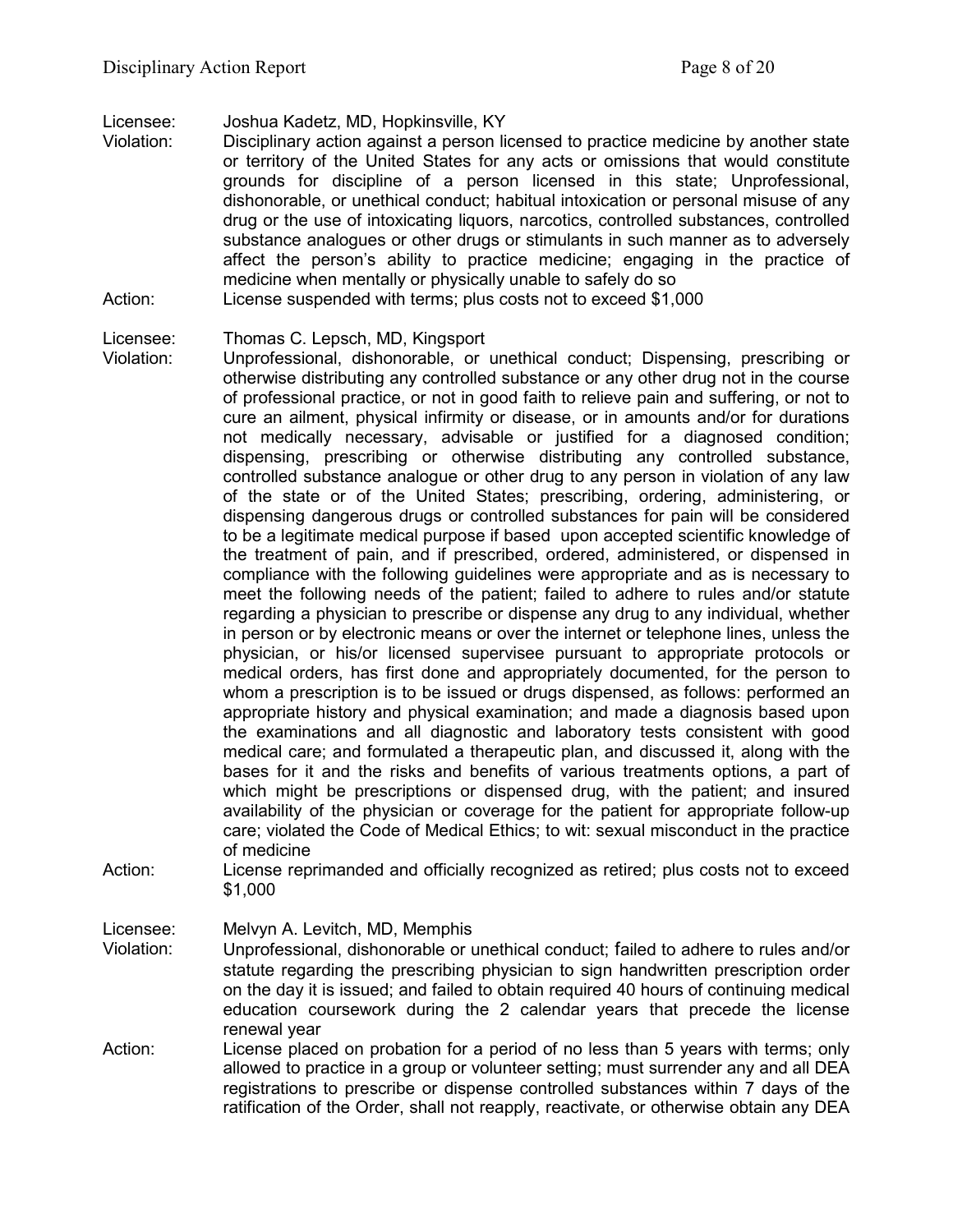registration

| Licensee:<br>Violation:<br>Action: | Susan S. Lowry, MD, Martin<br>Unprofessional, dishonorable, or unethical conduct<br>License reprimanded with terms; assessed \$2,000 civil penalty; plus costs not to<br>exceed \$3,000                                                                                                                                                                                                                                                                                                                                                                                                                                                                                                                                                                                                                                                                                                                                                                                                                                                                                                                                                                                                                                                                                                                                                                                                                                                                                  |
|------------------------------------|--------------------------------------------------------------------------------------------------------------------------------------------------------------------------------------------------------------------------------------------------------------------------------------------------------------------------------------------------------------------------------------------------------------------------------------------------------------------------------------------------------------------------------------------------------------------------------------------------------------------------------------------------------------------------------------------------------------------------------------------------------------------------------------------------------------------------------------------------------------------------------------------------------------------------------------------------------------------------------------------------------------------------------------------------------------------------------------------------------------------------------------------------------------------------------------------------------------------------------------------------------------------------------------------------------------------------------------------------------------------------------------------------------------------------------------------------------------------------|
| Licensee:<br>Violation:            | Timothy O. McBride, MD, Big Stone Gap, VA<br>Disciplinary action against a person licensed to practice medicine by another state<br>or territory of the United States for any acts or omissions that would constitute<br>grounds for discipline of a person licensed in this state; unprofessional,<br>dishonorable, or unethical conduct                                                                                                                                                                                                                                                                                                                                                                                                                                                                                                                                                                                                                                                                                                                                                                                                                                                                                                                                                                                                                                                                                                                                |
| Action:                            | License placed on probation for at least 3 years with terms; plus costs not to<br>exceed \$1,000                                                                                                                                                                                                                                                                                                                                                                                                                                                                                                                                                                                                                                                                                                                                                                                                                                                                                                                                                                                                                                                                                                                                                                                                                                                                                                                                                                         |
| Licensee:<br>Violation:<br>Action: | Karen Paul, MD, Metairie, LA<br>Disciplinary actions taken by other state boards for professional misconduct<br>License placed on probation with terms to run concurrent with Louisiana Board<br>order;                                                                                                                                                                                                                                                                                                                                                                                                                                                                                                                                                                                                                                                                                                                                                                                                                                                                                                                                                                                                                                                                                                                                                                                                                                                                  |
| Licensee:<br>Violation:<br>Action: | Thomas J. Rodenberg, MD, Jasper<br>Disciplinary action against a person licensed to practice medicine by another state<br>or territory of the United States for any acts or omissions that would constitute<br>grounds for discipline of a person licensed in this state<br>License surrendered; plus costs not to exceed \$1,000.00                                                                                                                                                                                                                                                                                                                                                                                                                                                                                                                                                                                                                                                                                                                                                                                                                                                                                                                                                                                                                                                                                                                                     |
| Licensee:<br>Violation:<br>Action: | Jerome A. Sherard, MD, Chattanooga<br>Conviction of a felony, conviction of any offense under state or federal laws<br>relative to drugs or the practice of medicine, conviction of any offense involving<br>moral turpitude or conviction of any offense for which the person is required to<br>register as a sexual offender or violent sexual offender pursuant to title 40 chapter<br>39, part 2[.]; dispensing, prescribing or otherwise distributing any controlled<br>substance or any other drug not in the course of professional practice, or not in<br>good faith to relieve pain and suffering, or not to cure an ailment, physical infirmity<br>or disease, or in amounts and /or for durations not medically necessary, advisable<br>or justified for a diagnosed condition.; dispensing, prescribing or otherwise<br>distributing to any person a controlled substance or other drug if such person is<br>addicted to the habit of using controlled substances without making a bona fide<br>effort to cure the habit of such patient; dispensing, prescribing or otherwise<br>distributing any controlled substance, controlled substance analogue or other drug<br>any person in violation of any law of the state or of the United States; failed to<br>adhere to rules and/or statute regarding following guidelines prior to prescribing<br>dangerous drugs or controlled: substances for pain<br>License revoked; plus costs not to exceed \$10,000 |
| Licensee:<br>Violation:            | Jerry Smith, MD, Nashville<br>Practicing on lapsed license                                                                                                                                                                                                                                                                                                                                                                                                                                                                                                                                                                                                                                                                                                                                                                                                                                                                                                                                                                                                                                                                                                                                                                                                                                                                                                                                                                                                               |

Action: Assessed \$100 Civil Penalty

# **BOARD OF MEDICAL EXAMINERS' COMMITTEE ON PHYSICANS' ASSISTANTS**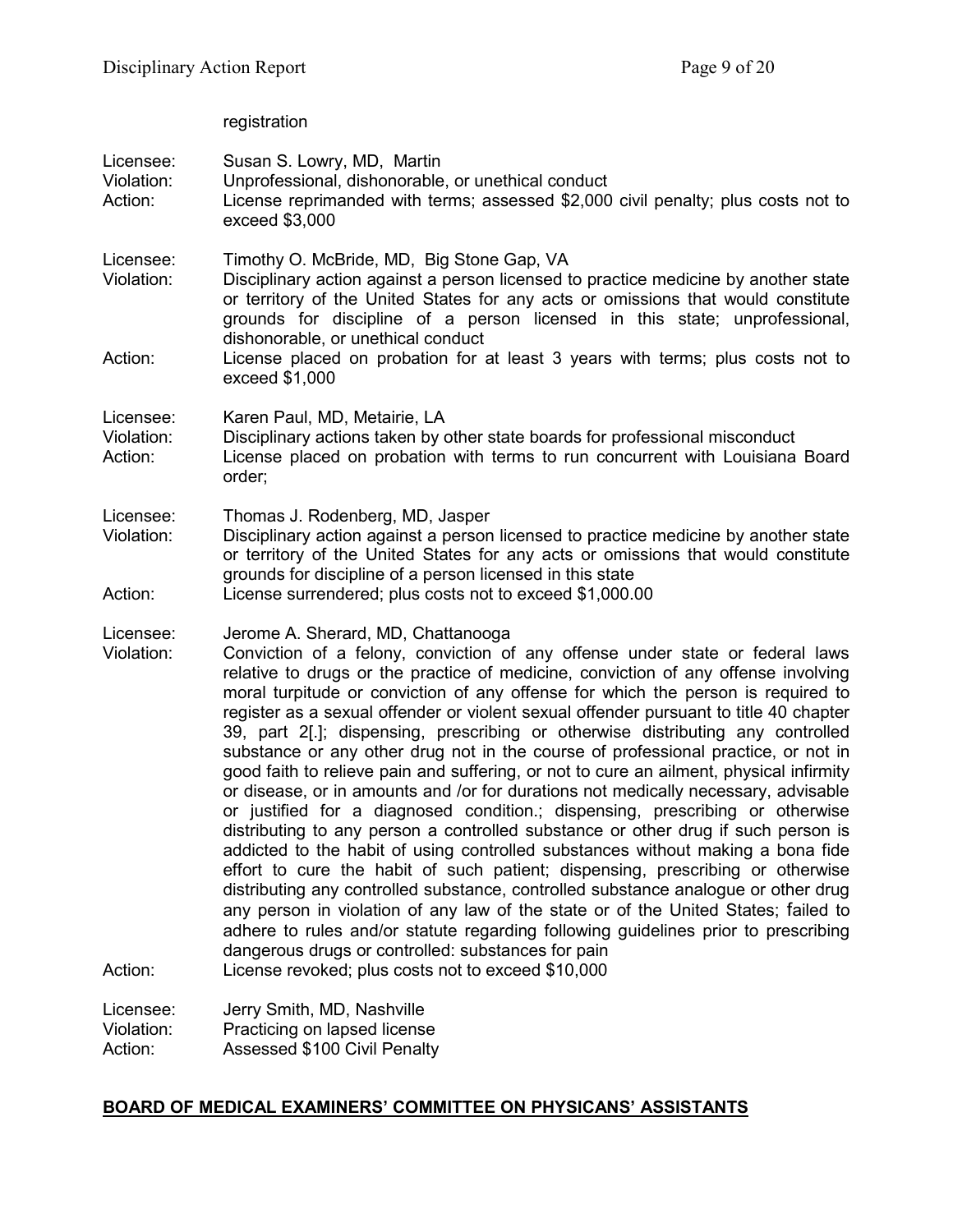| Licensee:  | Andrea Bass, PA, Murfreesboro |
|------------|-------------------------------|
| Violation: | Practicing on lapsed license  |
| Action:    | Assessed \$300 civil penalty  |
| Licensee:  | Benita Qualls, PA, Lebanon    |
| Violation: | Practicing on lapsed license  |
| Action:    | Assessed \$100 civil penalty  |

# **MEDICAL LABORATORY BOARD**

| Licensee:  | Christopher O'Neal, LLP, Greeneville |
|------------|--------------------------------------|
| Violation: | Failed to pay student loan           |
| Action:    | License suspended                    |

# **BOARD OF NURSING**

| Licensee:  | Allison Adams, LPN, Portland      |
|------------|-----------------------------------|
| Violation: | Failed to pay student loan        |
| Action:    | License suspended                 |
| Licensee:  | Hilary Agee, RN, Halls            |
| Violation: | Failed to pay student loan        |
| Action:    | License suspended                 |
| Licensee:  | Tammy Alderman, RN, Cornersville  |
| Violation: | Failed to pay student loan        |
| Action:    | License suspended                 |
| Licensee:  | Dianna Anderson, RN, Westmoreland |
| Violation: | Failed to pay student loan        |
| Action:    | License suspended                 |
| Licensee:  | Jennifer Bain, LPN, Maryville     |
| Violation: | Failed to pay student loan        |
| Action:    | License suspended                 |
| Licensee:  | Vanessa Brinkley, LPN, Hartsville |
| Violation: | Failed to pay student loan        |
| Action:    | License suspended                 |
| Licensee:  | Brandy Colbaugh, RN, Cleveland    |
| Violation: | Failed to pay student loan        |
| Action:    | License suspended                 |
| Licensee:  | Teresa Crouch, RN, Jamestown      |
| Violation: | Failed to pay student loan        |
| Action:    | License suspended                 |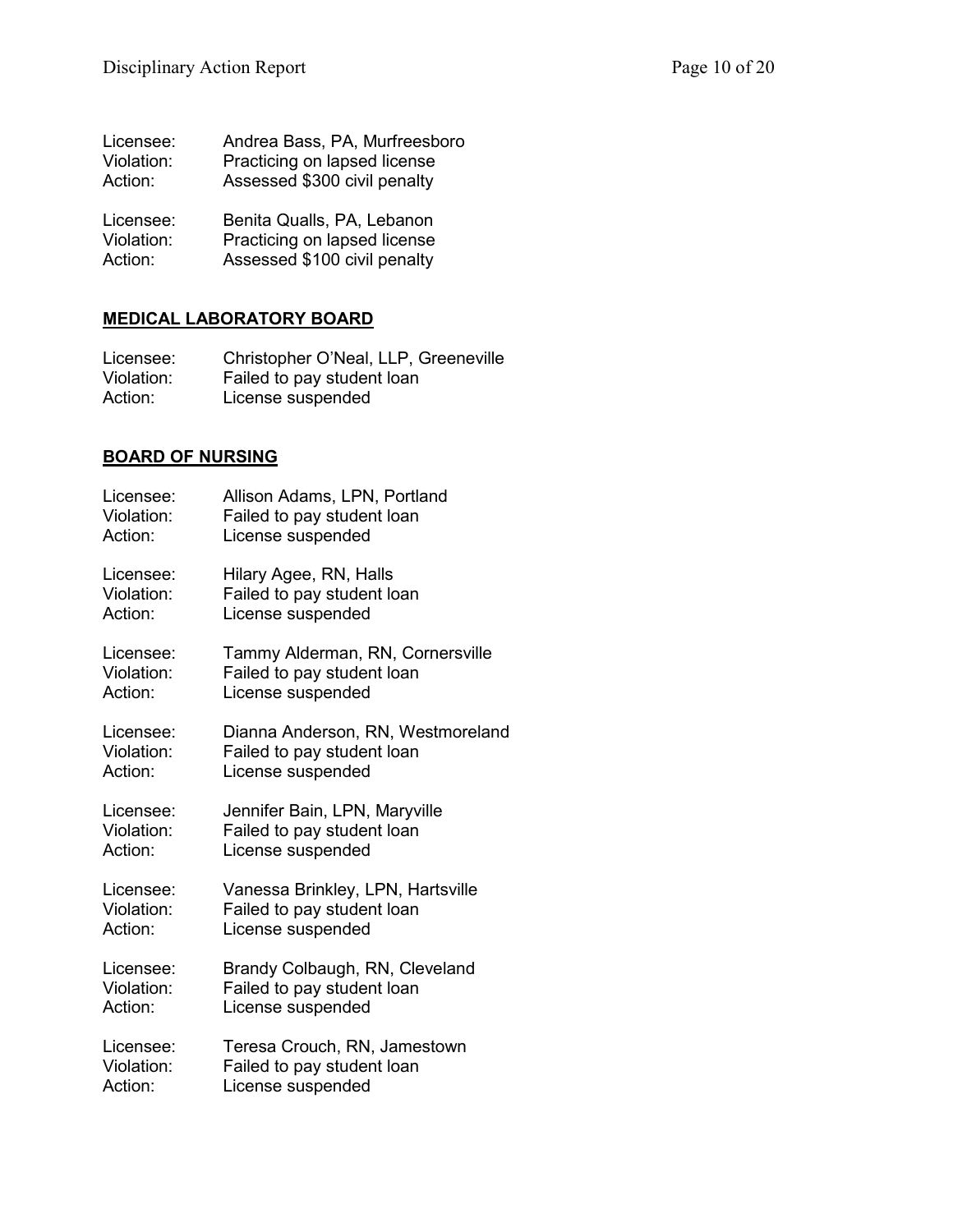| Licensee:                          | Jennifer Dishman, RN, White Pine                                                                                                                                                                                                                                                                                                                                                                                                                                                                                                                                                                                                                                                                                                                                                                                                                                                                                                                                                                                                                                                                                                                                                                                                                                                                                                                                                                                                                                                                                                                                                                                               |
|------------------------------------|--------------------------------------------------------------------------------------------------------------------------------------------------------------------------------------------------------------------------------------------------------------------------------------------------------------------------------------------------------------------------------------------------------------------------------------------------------------------------------------------------------------------------------------------------------------------------------------------------------------------------------------------------------------------------------------------------------------------------------------------------------------------------------------------------------------------------------------------------------------------------------------------------------------------------------------------------------------------------------------------------------------------------------------------------------------------------------------------------------------------------------------------------------------------------------------------------------------------------------------------------------------------------------------------------------------------------------------------------------------------------------------------------------------------------------------------------------------------------------------------------------------------------------------------------------------------------------------------------------------------------------|
| Violation:                         | Failed to pay student loan                                                                                                                                                                                                                                                                                                                                                                                                                                                                                                                                                                                                                                                                                                                                                                                                                                                                                                                                                                                                                                                                                                                                                                                                                                                                                                                                                                                                                                                                                                                                                                                                     |
| Action:                            | License suspended                                                                                                                                                                                                                                                                                                                                                                                                                                                                                                                                                                                                                                                                                                                                                                                                                                                                                                                                                                                                                                                                                                                                                                                                                                                                                                                                                                                                                                                                                                                                                                                                              |
| Licensee:                          | Mindy Nicole Duncan, LPN, Huntsville                                                                                                                                                                                                                                                                                                                                                                                                                                                                                                                                                                                                                                                                                                                                                                                                                                                                                                                                                                                                                                                                                                                                                                                                                                                                                                                                                                                                                                                                                                                                                                                           |
| Violation:                         | <b>Violation of Board Order</b>                                                                                                                                                                                                                                                                                                                                                                                                                                                                                                                                                                                                                                                                                                                                                                                                                                                                                                                                                                                                                                                                                                                                                                                                                                                                                                                                                                                                                                                                                                                                                                                                |
| Action:                            | Stay of revocation lifted; license revoked                                                                                                                                                                                                                                                                                                                                                                                                                                                                                                                                                                                                                                                                                                                                                                                                                                                                                                                                                                                                                                                                                                                                                                                                                                                                                                                                                                                                                                                                                                                                                                                     |
| Licensee:                          | Jessica Denise Guinn, LPN, Smyrna                                                                                                                                                                                                                                                                                                                                                                                                                                                                                                                                                                                                                                                                                                                                                                                                                                                                                                                                                                                                                                                                                                                                                                                                                                                                                                                                                                                                                                                                                                                                                                                              |
| Violation:                         | Violation of Board Order                                                                                                                                                                                                                                                                                                                                                                                                                                                                                                                                                                                                                                                                                                                                                                                                                                                                                                                                                                                                                                                                                                                                                                                                                                                                                                                                                                                                                                                                                                                                                                                                       |
| Action:                            | Stay of revocation lifted; license revoked                                                                                                                                                                                                                                                                                                                                                                                                                                                                                                                                                                                                                                                                                                                                                                                                                                                                                                                                                                                                                                                                                                                                                                                                                                                                                                                                                                                                                                                                                                                                                                                     |
| Licensee:                          | Vicki Harrison, LPN, Rossville                                                                                                                                                                                                                                                                                                                                                                                                                                                                                                                                                                                                                                                                                                                                                                                                                                                                                                                                                                                                                                                                                                                                                                                                                                                                                                                                                                                                                                                                                                                                                                                                 |
| Violation:                         | Failed to pay student loan                                                                                                                                                                                                                                                                                                                                                                                                                                                                                                                                                                                                                                                                                                                                                                                                                                                                                                                                                                                                                                                                                                                                                                                                                                                                                                                                                                                                                                                                                                                                                                                                     |
| Action:                            | License suspended                                                                                                                                                                                                                                                                                                                                                                                                                                                                                                                                                                                                                                                                                                                                                                                                                                                                                                                                                                                                                                                                                                                                                                                                                                                                                                                                                                                                                                                                                                                                                                                                              |
| Licensee:                          | Carolyn Hartfield, RN, Jackson                                                                                                                                                                                                                                                                                                                                                                                                                                                                                                                                                                                                                                                                                                                                                                                                                                                                                                                                                                                                                                                                                                                                                                                                                                                                                                                                                                                                                                                                                                                                                                                                 |
| Violation:                         | Failed to pay student loan                                                                                                                                                                                                                                                                                                                                                                                                                                                                                                                                                                                                                                                                                                                                                                                                                                                                                                                                                                                                                                                                                                                                                                                                                                                                                                                                                                                                                                                                                                                                                                                                     |
| Action:                            | License suspended                                                                                                                                                                                                                                                                                                                                                                                                                                                                                                                                                                                                                                                                                                                                                                                                                                                                                                                                                                                                                                                                                                                                                                                                                                                                                                                                                                                                                                                                                                                                                                                                              |
| Licensee:<br>Violation:<br>Action: | Mary Helgemo, RN renewal applicant, Florence, AL*<br>Unfit or incompetent by reason of negligence, habits or other cause; and<br>unprofessional conduct, to wit: failure to maintain a record for each patient which<br>accurately reflects the nursing problems and interventions for the patient and/or<br>failure to maintain a record for each patient which accurately reflects the name and<br>title of the nurse providing care; making false or materially incorrect, inconsistent<br>or unintelligible entries in any patient records or in the records of any health care<br>facility, school, institution or other work place location pertaining to the obtaining,<br>possessing or administration of any controlled substance as defined in the Federal<br>Controlled Substances Act; the use of any intoxicating beverage or the illegal use<br>of any narcotic or dangerous drug while on duty in any health care facility, school,<br>institution, or other work place location; being under the influence of alcoholic<br>beverages, or under the influence of drugs which impair judgment while on duty in<br>any health care facility, school, institution or other work place location; revocation,<br>suspension, probation or other discipline of a license to practice nursing by<br>another state or territory of the United States for any act or omission which would<br>constitute grounds for the revocation, suspension, probation or other discipline of a<br>license in this state; and engaging in acts of dishonesty which relate to the practice<br>of nursing<br>Renewal application denied |
| Licensee:                          | Samantha Hensley, RN, Knoxville                                                                                                                                                                                                                                                                                                                                                                                                                                                                                                                                                                                                                                                                                                                                                                                                                                                                                                                                                                                                                                                                                                                                                                                                                                                                                                                                                                                                                                                                                                                                                                                                |
| Violation:                         | Failed to pay student loan                                                                                                                                                                                                                                                                                                                                                                                                                                                                                                                                                                                                                                                                                                                                                                                                                                                                                                                                                                                                                                                                                                                                                                                                                                                                                                                                                                                                                                                                                                                                                                                                     |
| Action:                            | License suspended                                                                                                                                                                                                                                                                                                                                                                                                                                                                                                                                                                                                                                                                                                                                                                                                                                                                                                                                                                                                                                                                                                                                                                                                                                                                                                                                                                                                                                                                                                                                                                                                              |
| Licensee:                          | Amber Kohlmeyer, LPN, La Follette                                                                                                                                                                                                                                                                                                                                                                                                                                                                                                                                                                                                                                                                                                                                                                                                                                                                                                                                                                                                                                                                                                                                                                                                                                                                                                                                                                                                                                                                                                                                                                                              |
| Violation:                         | Failed to pay student loan                                                                                                                                                                                                                                                                                                                                                                                                                                                                                                                                                                                                                                                                                                                                                                                                                                                                                                                                                                                                                                                                                                                                                                                                                                                                                                                                                                                                                                                                                                                                                                                                     |
| Action:                            | License suspended                                                                                                                                                                                                                                                                                                                                                                                                                                                                                                                                                                                                                                                                                                                                                                                                                                                                                                                                                                                                                                                                                                                                                                                                                                                                                                                                                                                                                                                                                                                                                                                                              |
| Licensee:                          | Ann McKenzie, RN, Clarksville                                                                                                                                                                                                                                                                                                                                                                                                                                                                                                                                                                                                                                                                                                                                                                                                                                                                                                                                                                                                                                                                                                                                                                                                                                                                                                                                                                                                                                                                                                                                                                                                  |
| Violation:                         | Failed to pay student loan                                                                                                                                                                                                                                                                                                                                                                                                                                                                                                                                                                                                                                                                                                                                                                                                                                                                                                                                                                                                                                                                                                                                                                                                                                                                                                                                                                                                                                                                                                                                                                                                     |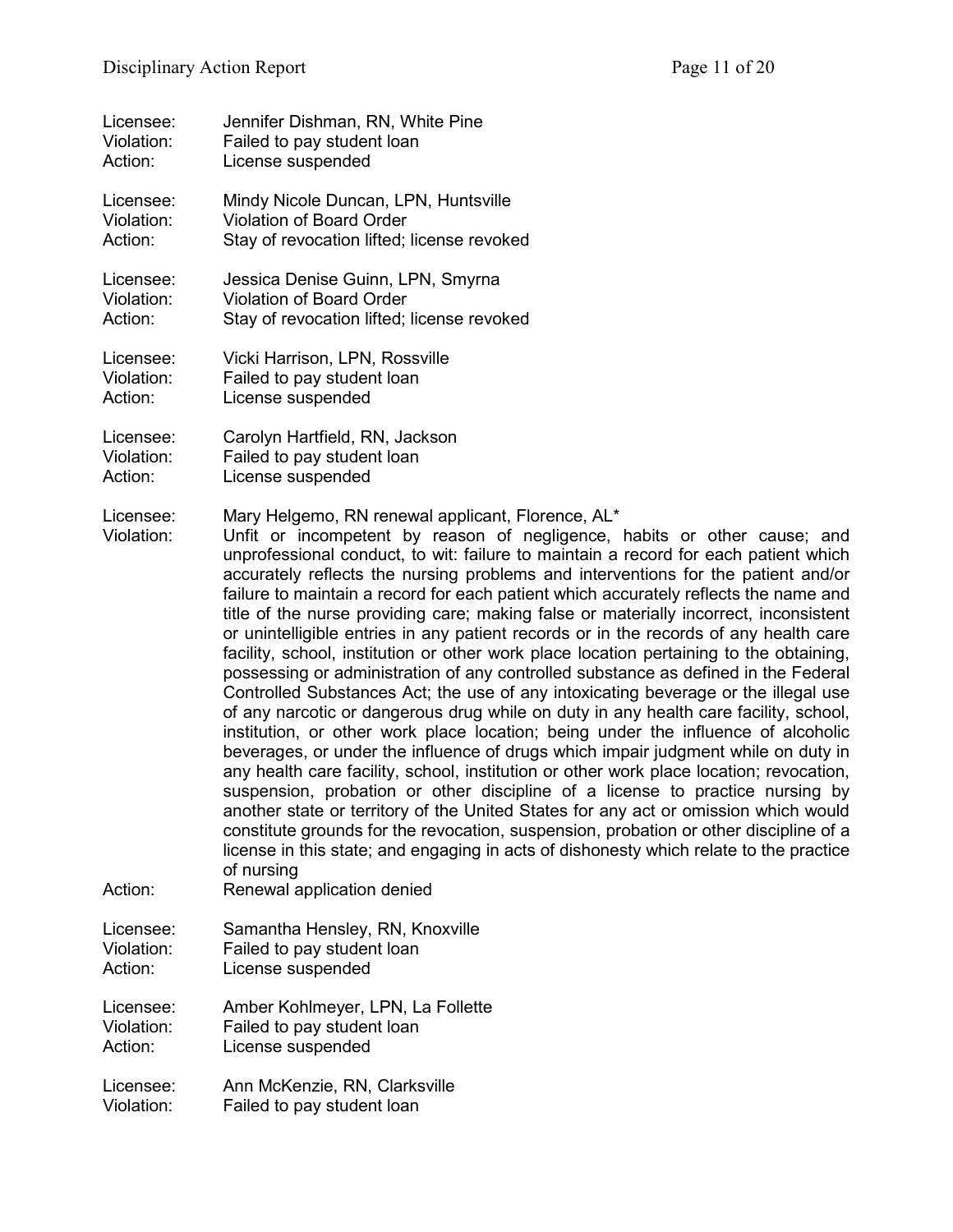| Action:                 | License suspended                                                                                                                                                                                                                                                                           |
|-------------------------|---------------------------------------------------------------------------------------------------------------------------------------------------------------------------------------------------------------------------------------------------------------------------------------------|
| Licensee:               | Amanda M. Monroe, LPN, Antioch                                                                                                                                                                                                                                                              |
| Violation:              | <b>Violation of Board Order</b>                                                                                                                                                                                                                                                             |
| Action:                 | Stay of revocation lifted; license revoked                                                                                                                                                                                                                                                  |
| Licensee:<br>Violation: | Geoffrey D. Peterson, RN/APN, Dunlap<br>Unfit or incompetent by reason of negligence, habits or other cause; and<br>unprofessional conduct, to wit: has violated or attempted to violate, directly or<br>indirectly, or assisted in or abetted the violation of or conspired to violate any |
| Action:                 | provision of this chapter or any lawful order of the Board issued pursuant thereto<br>RN License and APN certification summarily suspended                                                                                                                                                  |
| Licensee:               | Laquita Retana, LPN, Memphis                                                                                                                                                                                                                                                                |
| Violation:              | Failed to pay student loan                                                                                                                                                                                                                                                                  |
| Action:                 | License suspended                                                                                                                                                                                                                                                                           |
| Licensee:               | Connie L. Robbins, RN, Tupelo, MS                                                                                                                                                                                                                                                           |
| Violation:              | <b>Violation of Board Order</b>                                                                                                                                                                                                                                                             |
| Action:                 | Stay of revocation lifted; license revoked                                                                                                                                                                                                                                                  |
| Licensee:               | Ella Roberts, LPN, Memphis                                                                                                                                                                                                                                                                  |
| Violation:              | Failed to pay student loan                                                                                                                                                                                                                                                                  |
| Action:                 | License suspended                                                                                                                                                                                                                                                                           |
| Licensee:               | Richard L. Sarten II, RN, Oak Ridge                                                                                                                                                                                                                                                         |
| Violation:              | <b>Violation of Board Order</b>                                                                                                                                                                                                                                                             |
| Action:                 | Stay of revocation lifted; license revoked                                                                                                                                                                                                                                                  |
| Licensee:               | Wendy Shelton, RN, Gallatin                                                                                                                                                                                                                                                                 |
| Violation:              | Failed to pay student loan                                                                                                                                                                                                                                                                  |
| Action:                 | License suspended                                                                                                                                                                                                                                                                           |
| Licensee:               | Cassandra M. Warner, RN, Knoxville                                                                                                                                                                                                                                                          |
| Violation:              | <b>Violation of Board Order</b>                                                                                                                                                                                                                                                             |
| Action:                 | Stay of revocation lifted; license revoked                                                                                                                                                                                                                                                  |
| Licensee:               | Lisa Weems, LPN, Johnson City                                                                                                                                                                                                                                                               |
| Violation:              | Failed to pay student loan                                                                                                                                                                                                                                                                  |
| Action:                 | License suspended                                                                                                                                                                                                                                                                           |
| Licensee:               | Ashley Womac, LPN, Athens                                                                                                                                                                                                                                                                   |
| Violation:              | Failed to pay student loan                                                                                                                                                                                                                                                                  |
| Action:                 | License suspended                                                                                                                                                                                                                                                                           |
| Licensee:               | Marilyn Yarbrough, LPN, Knoxville                                                                                                                                                                                                                                                           |
| Violation:              | Failed to pay student loan                                                                                                                                                                                                                                                                  |
| Action:                 | License suspended                                                                                                                                                                                                                                                                           |

*\*Renewal applicant disciplined in December 2014*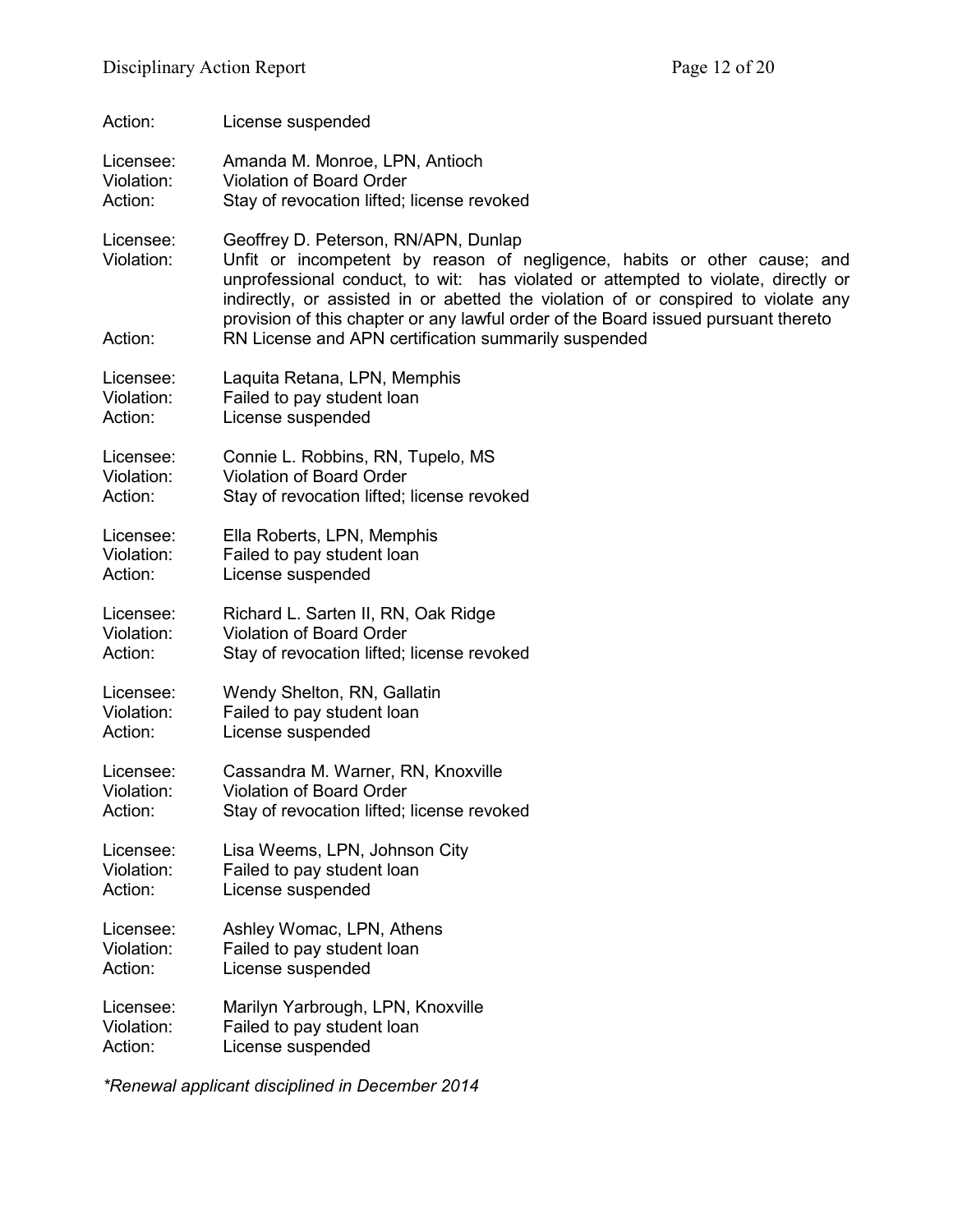## **BOARD OF NURSING HOME ADMINISTRATORS**

| Licensee:  | Amy J. McCowan, NHA, Athens |
|------------|-----------------------------|
| Violation: | Failed to pay student loan  |
| Action:    | License suspended           |

## **BOARD OF OCCUPATIONAL THERAPY**

Licensee: Leanna K Aird OTA, Oak Ridge Violation: Failed to pay student loan Action: License suspended

Licensee: Mary D. Lowe, OT, Johnson City Violation: Failed to pay student loan<br>Action: License suspended License suspended

## **BOARD OF SOCIAL WORKER LICENSURE**

Licensee: Sharon A. Cosby, LBSW, Jonesville, VA Violation: Failed to pay student loan Action: License suspended

## **BOARD OF PHARMACY**

| Licensee:             | Accedo Health Group, Inc, Pharmacy, Memphis                                                                                                                                                                                                                                             |
|-----------------------|-----------------------------------------------------------------------------------------------------------------------------------------------------------------------------------------------------------------------------------------------------------------------------------------|
| Violation:            | Failed to adhere to rules and/or statute; as follows: A pharmacist shall hold the<br>health and safety of patients to be the first consideration and shall render to each<br>patient the full measure of the pharmacist's ability as an essential health<br>practitioner                |
| Action:               | Assessed \$1,000 civil penalty; agrees to provide a corrective plan to be approved<br>by the Executive Director, Board of Pharmacy; shall submit to the Board of<br>Pharmacy quarterly reports for a period of 2 years to the return and processing of<br>prescription turnaround times |
| Licensee:             | Advance Home Care, manufacturer/wholesaler/distributor, Bristol                                                                                                                                                                                                                         |
| Violation:            | Operated without obtaining valid licensure; failed to notify Board of change in<br>address; failed to comply with a lawful order or duly promulgated rule of the Board                                                                                                                  |
| Action:               | Assessed \$4,500 civil penalty                                                                                                                                                                                                                                                          |
| Licensee:             | Amber Bleek, RT, Ten Mile                                                                                                                                                                                                                                                               |
| Violation:<br>Action: | Failed to pay student loan<br>License suspended                                                                                                                                                                                                                                         |
| Licensee:             | LaVonda Booker, RT, Antioch                                                                                                                                                                                                                                                             |
| Violation:            | Failed to pay student loan                                                                                                                                                                                                                                                              |
| Action:               | License suspended                                                                                                                                                                                                                                                                       |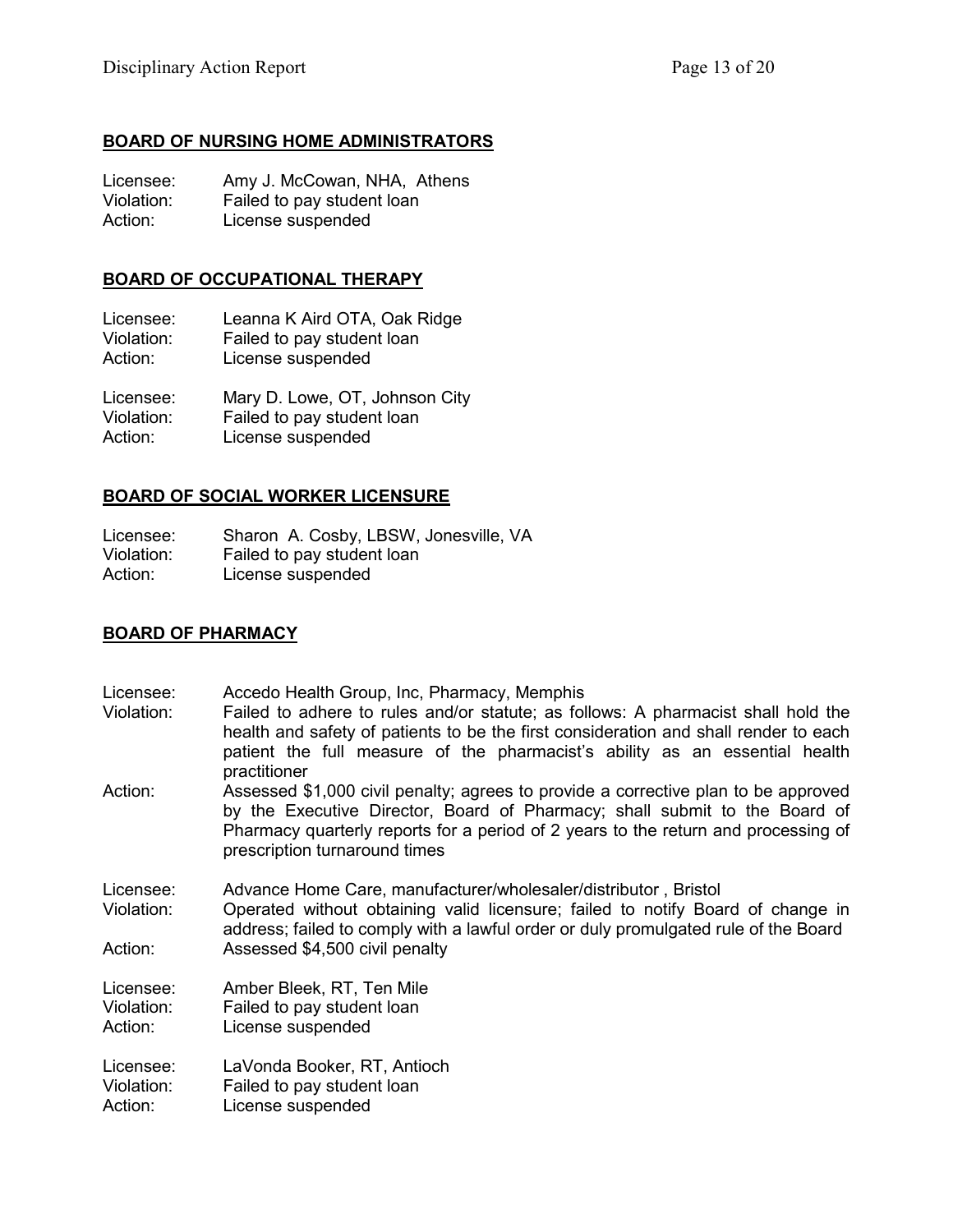| Licensee:<br>Violation:<br>Action: | Tonya Lee Branner, RT, Savannah<br>Engaged in conduct prohibited or made unlawful by any of the provisions of parts<br>2-5 of this chapter or any other laws of the state or of the United States relating to<br>drugs or to the practice of pharmacy<br>License voluntarily surrendered                                                                                                                                                                                                                                                                                                                                                                                                                                                                                                                                      |
|------------------------------------|-------------------------------------------------------------------------------------------------------------------------------------------------------------------------------------------------------------------------------------------------------------------------------------------------------------------------------------------------------------------------------------------------------------------------------------------------------------------------------------------------------------------------------------------------------------------------------------------------------------------------------------------------------------------------------------------------------------------------------------------------------------------------------------------------------------------------------|
|                                    |                                                                                                                                                                                                                                                                                                                                                                                                                                                                                                                                                                                                                                                                                                                                                                                                                               |
| Licensee:<br>Violation:            | James Catron, DPh, Knoxville<br>Failed to adhere to rules and/or statute; as follows: being addicted to the use of<br>alcohol, narcotics or other drugs; being guilty of dishonorable, immoral, unethical<br>or unprofessional conduct                                                                                                                                                                                                                                                                                                                                                                                                                                                                                                                                                                                        |
| Action:                            | License voluntarily surrendered                                                                                                                                                                                                                                                                                                                                                                                                                                                                                                                                                                                                                                                                                                                                                                                               |
| Licensee:<br>Violation:            | Clayton Beauman Dick, DPh, Mount Juliet<br>Failed to ensure that pharmacy technicians at practice site were in compliance<br>with registration requirements                                                                                                                                                                                                                                                                                                                                                                                                                                                                                                                                                                                                                                                                   |
| Action:                            | Assess \$200 civil penalty                                                                                                                                                                                                                                                                                                                                                                                                                                                                                                                                                                                                                                                                                                                                                                                                    |
| Licensee:<br>Violation:<br>Action: | Cave's Drug Store, Pharmacy, Kingsport<br>Guilty of dishonorable, immoral, unethical or unprofessional conduct<br>Assessed \$1,000 civil penalty                                                                                                                                                                                                                                                                                                                                                                                                                                                                                                                                                                                                                                                                              |
| Licensee:<br>Violation:<br>Action: | John A Comer, RT, Lenoir City<br>Failed to comply with a lawful order or duly promulgated rule of the board; failed to<br>adhere to rules and/or statute regarding patient counseling, as follows: upon<br>receipt of a medical or prescription order and following a review of the patient's<br>record, a pharmacist shall personally counsel the patient or caregiver "face-to-<br>face" if the patient or caregiver is present. If the patient or caregiver is not present,<br>a pharmacist shall make a reasonable effort to counsel through alternative means;<br>upon the receipt of a request for refill of a medical or prescription order, a<br>pharmacist or person designated by the pharmacist shall offer for the pharmacist<br>to personally counsel the patient or caregiver<br>Assessed \$1,000 civil penalty |
| Licensee:<br>Violation:<br>Action: | Barry Gaines, RT, Memphis<br>Failed to pay student loan<br>License suspended                                                                                                                                                                                                                                                                                                                                                                                                                                                                                                                                                                                                                                                                                                                                                  |
| Licensee:<br>Violation:            | Gabrielle Y. Garner, RT, Murfreesboro<br>Been guilty of dishonorable, immoral, unethical or unprofessional conduct; failed to<br>comply with a lawful order or duly promulgated rule of the Board                                                                                                                                                                                                                                                                                                                                                                                                                                                                                                                                                                                                                             |
| Action:                            | Assessed \$100 civil penalty                                                                                                                                                                                                                                                                                                                                                                                                                                                                                                                                                                                                                                                                                                                                                                                                  |
| Licensee:<br>Violation:            | Aymbur Graham, RT, Ooltewah<br>Engaged in conduct prohibited or made unlawful by any of the provisions of parts<br>2-5 of this chapter or any other laws of the state or of the United States relating to<br>drugs or to the practice of pharmacy                                                                                                                                                                                                                                                                                                                                                                                                                                                                                                                                                                             |
| Action:                            | License revoked; plus costs not to exceed \$10,000                                                                                                                                                                                                                                                                                                                                                                                                                                                                                                                                                                                                                                                                                                                                                                            |
| Licensee:<br>Violation:            | Mary Hamby, RT, Jackson<br>Engaged in conduct prohibited or made unlawful by any of the provisions of parts                                                                                                                                                                                                                                                                                                                                                                                                                                                                                                                                                                                                                                                                                                                   |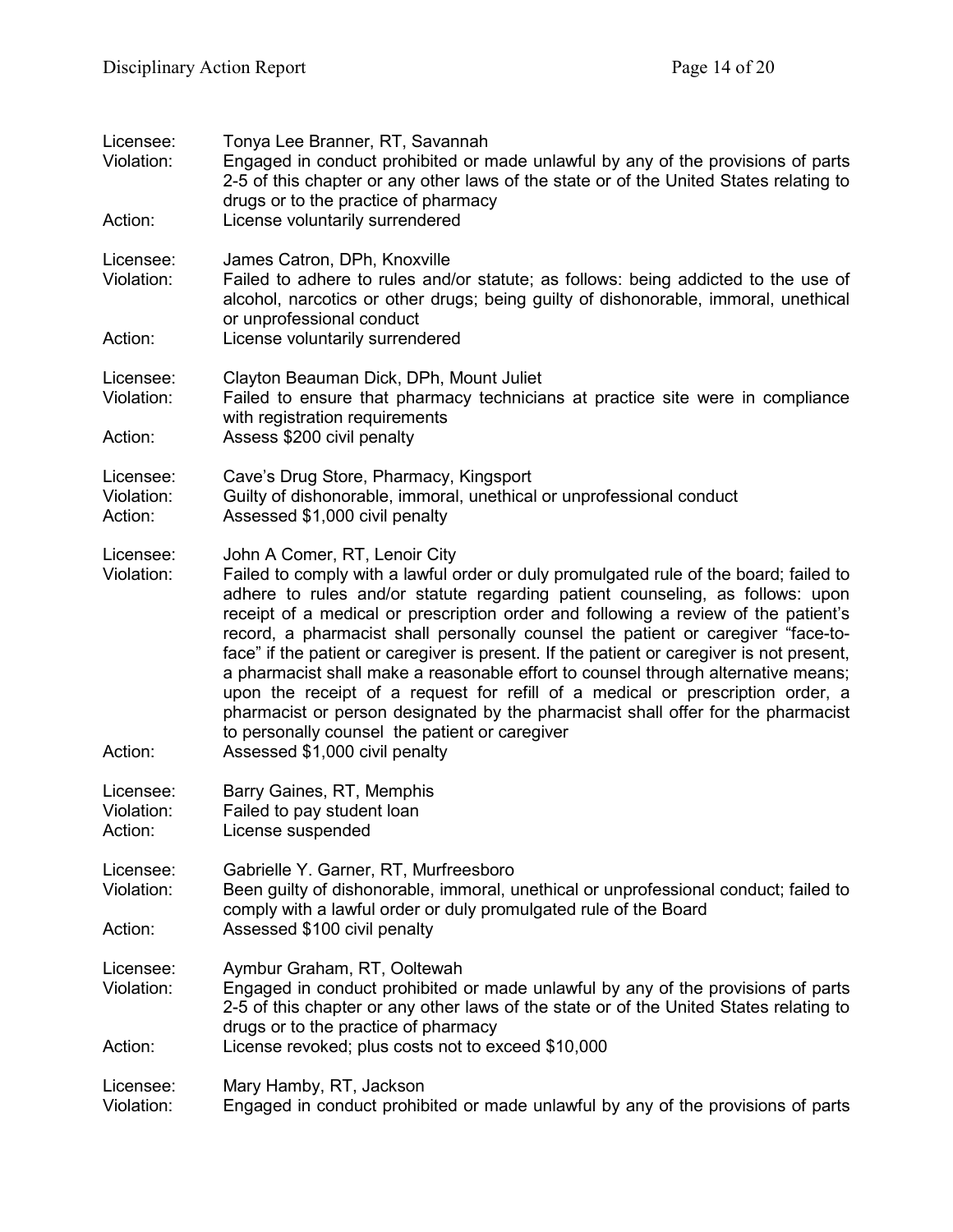2-5 of this chapter or any other laws of the state or of the United States relating to drugs or to the practice of pharmacy

Action: License voluntarily surrendered

Licensee: Hanger Orthopedic Group, manufacturer/wholesaler/distributor, Jackson Violation: Failed to adhere to rules and/or statute, as follows; no license to operate a new or remodeled manufacturer or wholesaler location within the state of Tennessee, or an existing manufacturer location which changes location or ownership, will be issued unless the manufacturer or wholesaler meets the standards set forth in Chapter 1140-09 of the rules of the Board; the Board shall require the following minimum information from each manufacturer or wholesaler applying for a license or any renewal of such license: the name, full business address, and telephone number of the manufacturer or wholesaler; changes in any information in paragraph (1) of this rule shall be submitted to the Board immediately Action: Assessed \$500 civil penalty

Licensee: Heather Higgs, RT, Knoxville Violation: Failed to pay student loan Action: License suspended

Licensee: Hollister Incorporated, manufacturer/wholesaler/distributor, Libertyville, IL

Violation: Failed to adhere to rules and/or statute, as follows; no license to operate a new or remodeled manufacturer or wholesaler location within the state of Tennessee, or an existing manufacturer location which changes location or ownership, will be issued unless the manufacturer or wholesaler meets the standards set forth in Chapter 1140-09 of the rules of the Board; the Board shall require the following minimum information from each manufacturer or wholesaler applying for a license or any renewal of such license: the name, full business address, and telephone number of the manufacturer or wholesaler; changes in any information in paragraph (1) of this rule shall be submitted to the Board immediately Action: Assessed \$300 civil penalty

- Licensee: Shannon Jones, RT, Memphis Violation: Failed to pay student loan Action: License suspended
- Licensee: Derek Ross Kirby, RT, Gray
- Violation: Possessed legend drugs without a valid prescription and outside the supervision, control, or responsibility of a pharmacist; stole legend drugs; engaged in conduct prohibited or made lawful by any of the provisions of parts 2-5 of this chapter or any other laws of the state or of the United States related to drugs or to the practice of pharmacy
- Action: License revoked; plus costs not to exceed \$10,000

Licensee: Mark McGill, Dph, Tuscumbia, AL<br>Violation: Failed to comply with a lawful ord

Failed to comply with a lawful order or duly promulgated rule of the Board; to wit: practicing pharmacy on an expired license

Action: License voluntarily retired; assessed \$2,000 civil penalty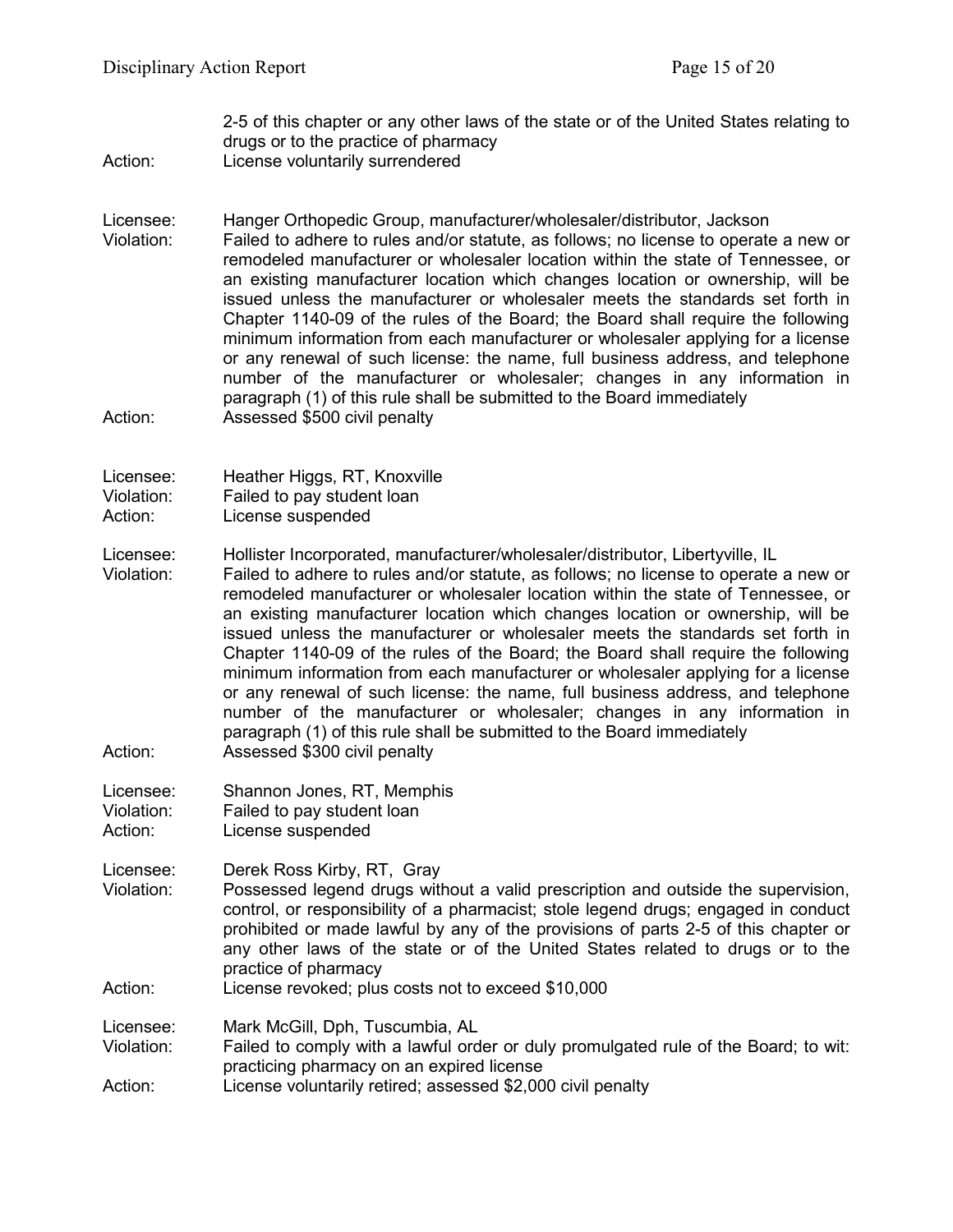| Licensee:<br>Violation:<br>Action: | Ashley McKinney, RT, Jackson<br>Failed to comply with a lawful order or duly promulgated rule of the Board<br>Assessed \$25 civil penalty                                                                                                                                                                                                                                                                                                                           |
|------------------------------------|---------------------------------------------------------------------------------------------------------------------------------------------------------------------------------------------------------------------------------------------------------------------------------------------------------------------------------------------------------------------------------------------------------------------------------------------------------------------|
| Licensee:<br>Violation:            | Ashley Morton, RT, Memphis<br>Engaged in conduct prohibited or made unlawful by any of the provisions of parts<br>2-5 of this chapter or any other laws of the state or of the United States relating to<br>drugs or to the practice of pharmacy                                                                                                                                                                                                                    |
| Action:                            | License revoked; plus costs not to exceed \$10,000                                                                                                                                                                                                                                                                                                                                                                                                                  |
| Licensee:<br>Violation:<br>Action: | Paige I. Nappier, RT, Antioch<br>Failed to pay student loan<br>License suspended                                                                                                                                                                                                                                                                                                                                                                                    |
| Licensee:<br>Violation:<br>Action: | Nuvasive Inc., manufacturer/wholesaler/distributor, Memphis<br>Failed to adhere to rules and/or statute, as follows: operated without obtaining<br>valid licensure; failed to renew its license; failed to comply with a lawful order or<br>duly promulgated rule of the board<br>Assessed \$8,700 civil penalty                                                                                                                                                    |
| Licensee:<br>Violation:<br>Action: | Felicia Parker, RT, Memphis<br>Failed to pay student loan<br>License suspended                                                                                                                                                                                                                                                                                                                                                                                      |
| Licensee:<br>Violation:            | Tabitha Dean Pruitt, RT, Celina<br>Failed to adhere to rules and/or statute, as follows: any person acting as a<br>pharmacy technician shall register with the Board by submitting an application on<br>a form prescribed by the Board                                                                                                                                                                                                                              |
| Action:                            | Assessed \$100 civil penalty                                                                                                                                                                                                                                                                                                                                                                                                                                        |
| Licensee:<br>Violation:<br>Action: | Respiratory Home Care, manufacturer/wholesaler/distributor, Cookeville<br>Operated without obtaining valid licensure; failed to provide timely notification to<br>the Board of its change of address in accordance with rules and/or statute; failed<br>to comply with a lawful order or duly promulgated rule of the board<br>Assessed \$1,100 civil penalty; plus costs not to exceed \$10,000                                                                    |
| Licensee:<br>Violation:<br>Action: | Rx-Perts, Pharmacy, Loudon<br>Failed to adhere to rules and/or statute, as follows: the owner or pharmacist in<br>charge of a pharmacy practice site shall immediately return or destroy all outdated,<br>defective, or deteriorated prescription drugs and devices and related materials;<br>except that the destruction of controlled substances listed in any schedule shall be<br>performed by a board approved agent or vender<br>Assessed \$750 civil penalty |
| Licensee:<br>Violation:<br>Action: | Andrew Savage, RT, Phoenix, AZ<br>Possessed legend drugs without a valid prescription and outside the supervision,<br>control, or responsibility of a pharmacist; stole legend drugs; engaged in conduct<br>prohibited or made lawful by any of the provisions of parts 2-5 of this chapter or<br>any other laws of the state or of the United States related to drugs or to the<br>practice of pharmacy<br>License revoked; plus costs not to exceed \$10,000      |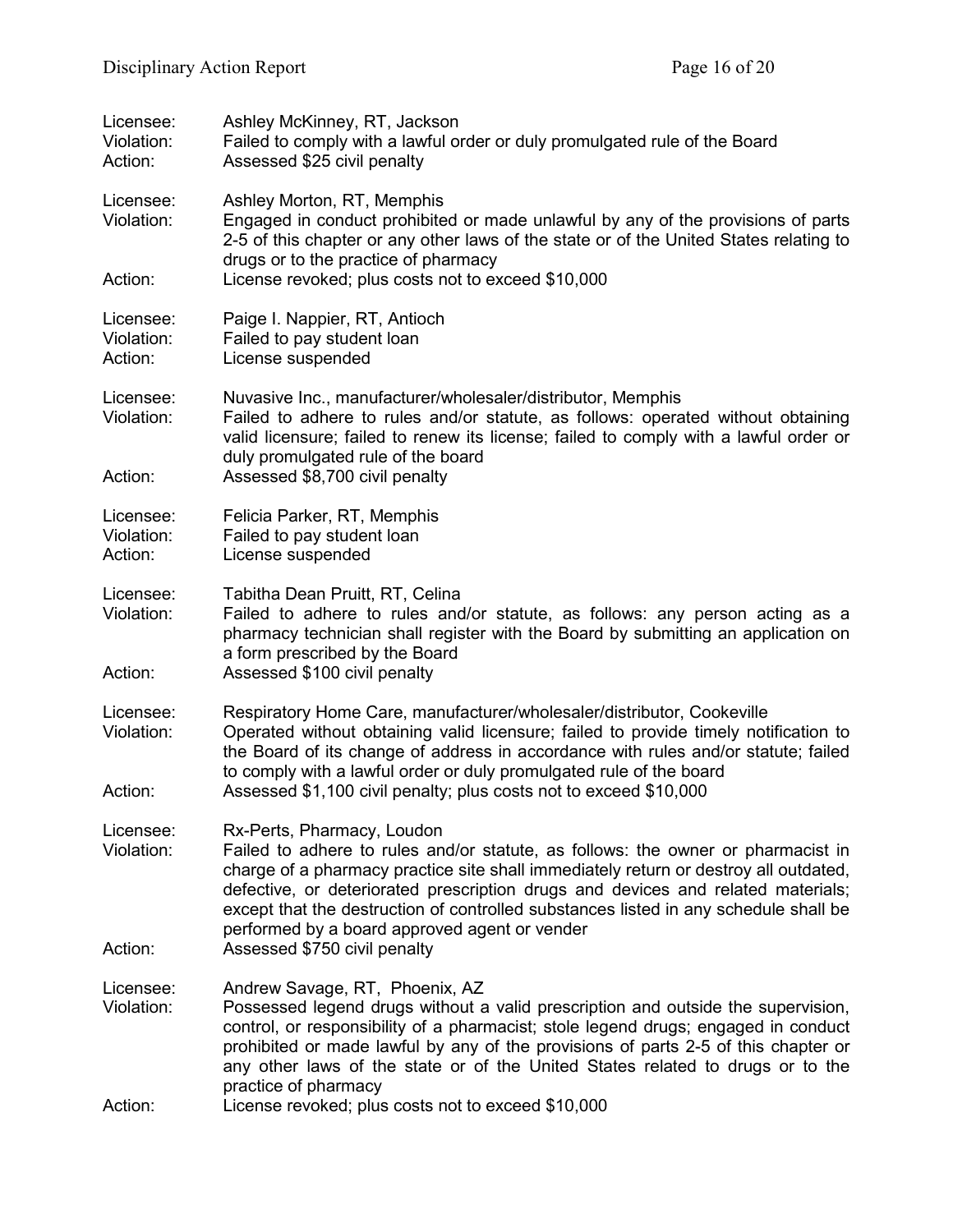| Licensee:<br>Violation:<br>Action: | Scenic City Medical Equipment, manufacturer/wholesaler/distributor, Hixson<br>Operated without obtaining valid licensure; failed to provide timely notification to<br>the Board of its change of address in accordance with rules and/or statute; failed<br>to comply with a lawful order or duly promulgated rule of the board<br>Assessed \$200 civil penalty                                                                                                                                         |
|------------------------------------|---------------------------------------------------------------------------------------------------------------------------------------------------------------------------------------------------------------------------------------------------------------------------------------------------------------------------------------------------------------------------------------------------------------------------------------------------------------------------------------------------------|
| Licensee:<br>Violation:<br>Action: | Lashay Latrice Sharp, RT, Lakeland<br>Engaged in conduct prohibited or made unlawful by any of the provisions of parts<br>2-5 of this chapter or any other laws of the state or of the United States relating to<br>drugs or to the practice of pharmacy<br>License voluntarily surrendered                                                                                                                                                                                                             |
| Licensee:<br>Violation:<br>Action: | Kayla Stedam, RT, Lancing<br>Failed to pay student loan<br>License suspended                                                                                                                                                                                                                                                                                                                                                                                                                            |
| Licensee:<br>Violation:<br>Action: | H. Nestor Stewart, DPh, McMinnville<br>Being guilty of dishonorable, immoral, unethical or unprofessional conduct; failed<br>to comply with a lawful order or duly promulgated rule of the board<br>License placed on probation for 2 years; shall not serve as pharmacist-in-charge<br>for a period of 2 years from the start date of probation; must implement and follow<br>the pharmacy's plan of correction during the term of probation.                                                          |
| Licensee:<br>Violation:<br>Action: | Stewart Plaza Pharmacy, McMinnville<br>Being guilty of dishonorable, immoral, unethical or unprofessional conduct; failed<br>to comply with a lawful order or duly promulgated rule of the board<br>Assessed \$1,210 civil penalty.                                                                                                                                                                                                                                                                     |
| Licensee:<br>Violation:<br>Action: | Robin Terrero, DPh, Cleveland<br>Unprofessional, dishonorable or unethical conduct; engaged in conduct prohibited<br>or made unlawful by any of the provisions of parts 2-5 of this chapter or any other<br>laws of the state or of the United States relating to drugs or to the practice of<br>pharmacy; failed to comply with a lawful order or duly promulgated rule of the<br>Board; failed to comply with a lawful order or duly promulgated rule of the Board<br>License voluntarily surrendered |
| Licensee:<br>Violation:            | Wellness Store Compounding Pharmacy, Cleveland<br>Unprofessional, dishonorable or unethical conduct; engaged in conduct prohibited<br>or made unlawful by any of the provisions of parts 2-5 of this chapter or any other<br>laws of the state or of the United States relating to drugs or to the practice of<br>pharmacy; failed to comply with a lawful order or duly promulgated rule of the<br>Board; failed to comply with a lawful order or duly promulgated rule of the Board                   |
| Action:                            | License voluntarily surrendered                                                                                                                                                                                                                                                                                                                                                                                                                                                                         |
| Licensee:<br>Violation:            | Walgreens #1015, Pharmacy, Knoxville<br>Failed to adhere to rules and/or statute regarding patient counseling, as follows:<br>upon receipt of a medical or prescription order and following a review of the<br>patient's record, a pharmacist shall personally counsel the patient or caregiver<br>"face-to-face" if the patient or caregiver is present. If the patient or caregiver is not<br>present, a pharmacist shall make a reasonable effort to counsel through                                 |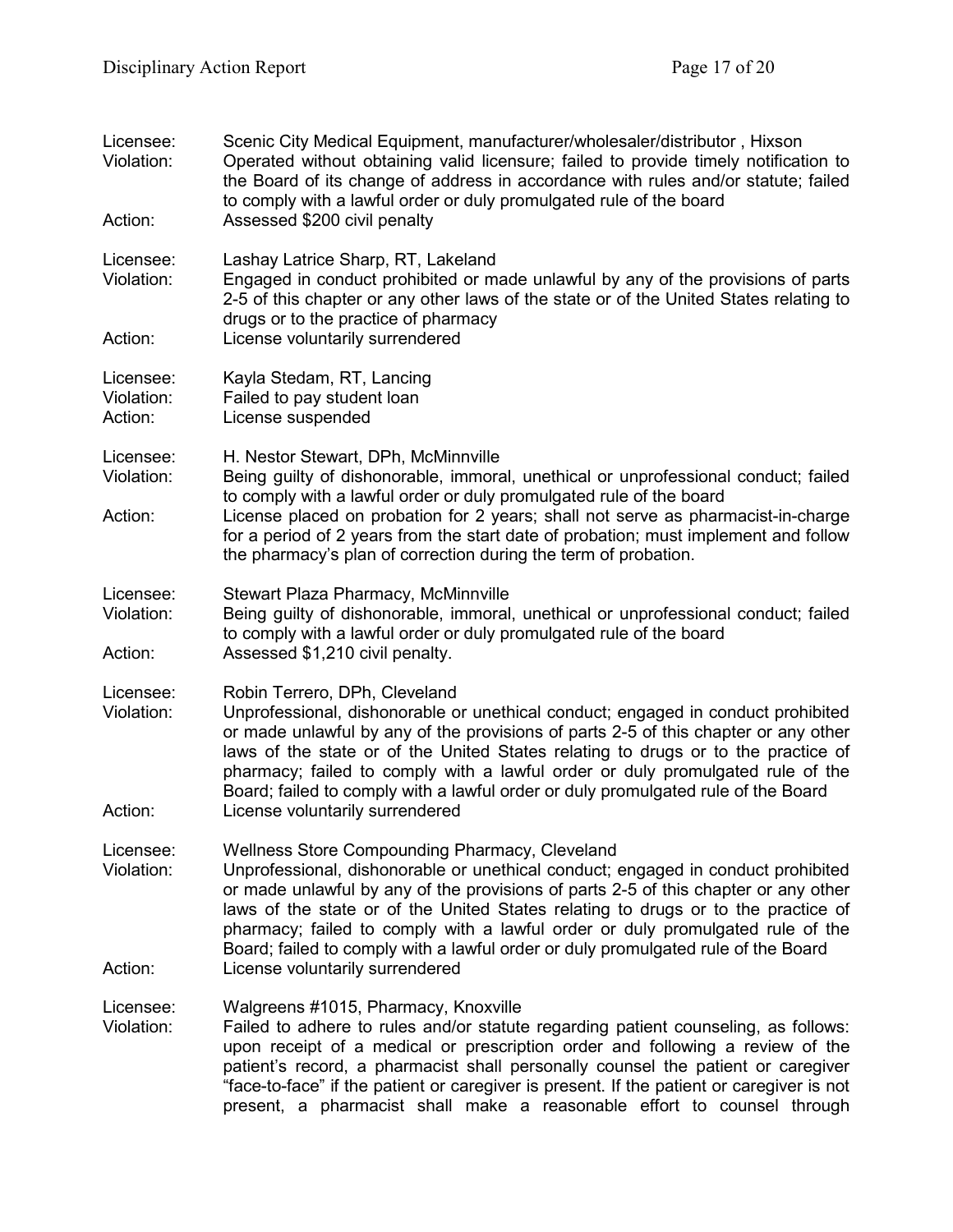alternative means; upon the receipt of a request for refill of a medical or prescription order, a pharmacist or person designated by the pharmacist shall offer for the pharmacist to personally counsel the patient or caregiver Action: Assessed \$1,000 civil penalty

Licensee: Walgreens # 13891, Pharmacy, Johnson City

Violation: Failed to adhere to rules and/or statute regarding patient counseling, as follows: upon receipt of a medical or prescription order and following a review of the patient's record, a pharmacist shall personally counsel the patient or caregiver "face-to-face" if the patient or caregiver is present. If the patient or caregiver is not present, a pharmacist shall make a reasonable effort to counsel through alternative means; upon the receipt of a request for refill of a medical or prescription order, a pharmacist or person designated by the pharmacist shall offer for the pharmacist to personally counsel the patient or caregiver Action: Assessed \$1,000 civil penalty

#### **DIVISION OF EMERGENCY MEDICAL SERVICES**

| Licensee:  | Carrie M. Baker, EMD, Red Bohle      |
|------------|--------------------------------------|
| Violation: | Failed to pay student loan           |
| Action:    | License suspended                    |
| Licensee:  | Mark E. Carter, AEMT, Rockwood       |
| Violation: | Failed to pay student loan           |
| Action:    | License suspended                    |
| Licensee:  | Lionel Lawrence, EMT-IV, Antioch     |
| Violation: | Failed to pay student loan           |
| Action:    | License suspended                    |
| Licensee:  | Carrie E. Riddle, EMT-IV, Lebanon    |
| Violation: | Failed to pay student loan           |
| Action:    | License suspended                    |
| Licensee:  | Shane Rodriguez, EMT-IV, Chattanooga |
| Violation: | Failed to pay student loan           |
| Action:    | License suspended                    |

#### **DIVISION OF PAIN MANAGEMENT CLINICS**

Licensee: Bradley PM&R, Pain Management Clinic No. 43, Cleveland

Violation: Unprofessional, dishonorable, or unethical conduct; making false statements or representations, being guilty of fraud or deceit in obtaining admission to practice or being guilty of fraud or deceit in the practice of medicine; Conviction of a felony, conviction of any offense under state or federal laws relative to drugs or the practice of medicine, conviction of any offense involving moral turpitude or conviction of any offense for which the person is required to register as a sexual offender or violent offender pursuant to title 40, chapter, 39, part 2; making or signing in one's professional capacity any certificate that is known to be false at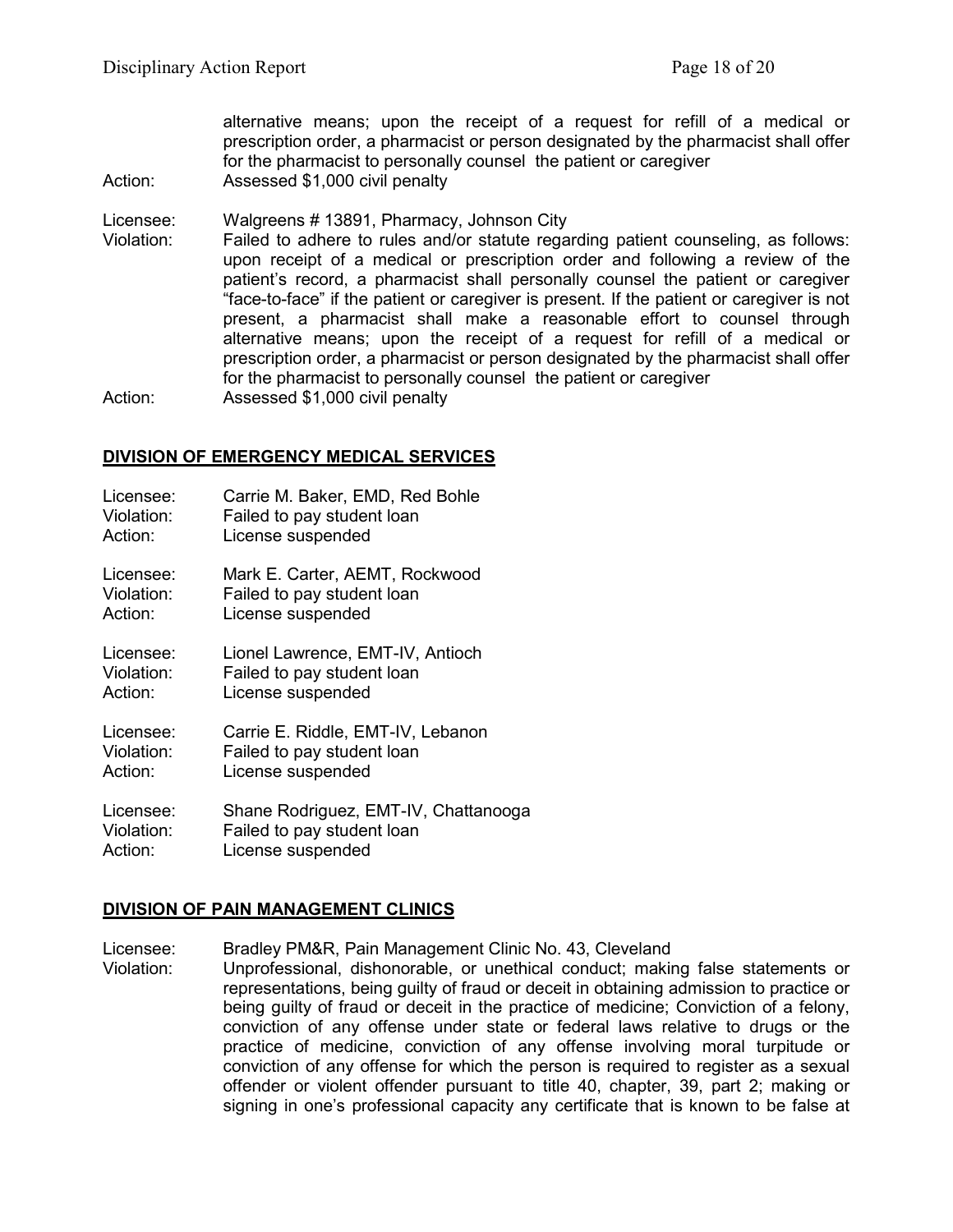the time one makes or signs such certificate; dispensing, prescribing or otherwise dispensing any controlled substance or any other drug not in the course of professional practice; dispensing, prescribing or otherwise distributing any controlled substance, controlled substance analogue or other drug to any person in violation of any law of the state or of the United States; an offense that constitutes a felony; a violation of this part, or a rule adopted under this part, is grounds for disciplinary action against a practitioner providing services at a pain management clinic certified under this part by the board which licensed that practitioner

Action: Certification surrendered

#### **BOARD FOR LICENSING HEALTHCARE FACILITIES**

| Licensee:<br>Violation:<br>Action: | <b>Autumn Care</b><br>Failed to dispose of expired medications<br>Assessed \$500 civil penalty                                                                                                                                                                                                           |
|------------------------------------|----------------------------------------------------------------------------------------------------------------------------------------------------------------------------------------------------------------------------------------------------------------------------------------------------------|
| Licensee:<br>Violation:            | <b>Elmcroft of Kingsport</b><br>Failed to maintain safety for one cognitively impaired resident, Resident #6, who<br>had a history of behavior problems. A staff member, working alone, transported<br>the resident, along with another resident, to a doctor's appointment.                             |
| Action:                            | Assessed \$500 civil penalty                                                                                                                                                                                                                                                                             |
| Licensee:<br>Violation:            | <b>McMinnville Boarding Home</b><br>Failed to ensure that all drugs and biologicals were administered by a licensed<br>professional; failed to provide opening and expiration dates on an opened<br>Insulin vial; and failed to provide medication labels for medications dispensed by<br>a pharmacists. |
| Action:                            | Assessed \$750 civil penalty                                                                                                                                                                                                                                                                             |
| Licensee:<br>Violation:            | Morningside of Cleveland<br>Failed to properly dispose of expired medications and had medications with<br>missing expiration date labels                                                                                                                                                                 |
| Action:                            | Assessed \$500 civil penalty                                                                                                                                                                                                                                                                             |
| Licensee:<br>Violation:            | Northcliff, Inc.<br>Failed to conduct monthly fire extinguisher inspections, failed to conduct<br>quarterly fire drills, and failed to conduct fire drills during sleeping hours                                                                                                                         |
| Action:                            | Assessed \$250 civil penalty                                                                                                                                                                                                                                                                             |
| Licensee:<br>Violation:            | Renaissance Terrace<br>Failed to store all medications so no Resident could obtain another resident's<br>medications; failed to dispose of one vial of Tuberculin Purified Protein (TB<br>Serum) found to be opened on April 29, 2014                                                                    |
| Action:                            | Assessed \$500 civil penalty                                                                                                                                                                                                                                                                             |